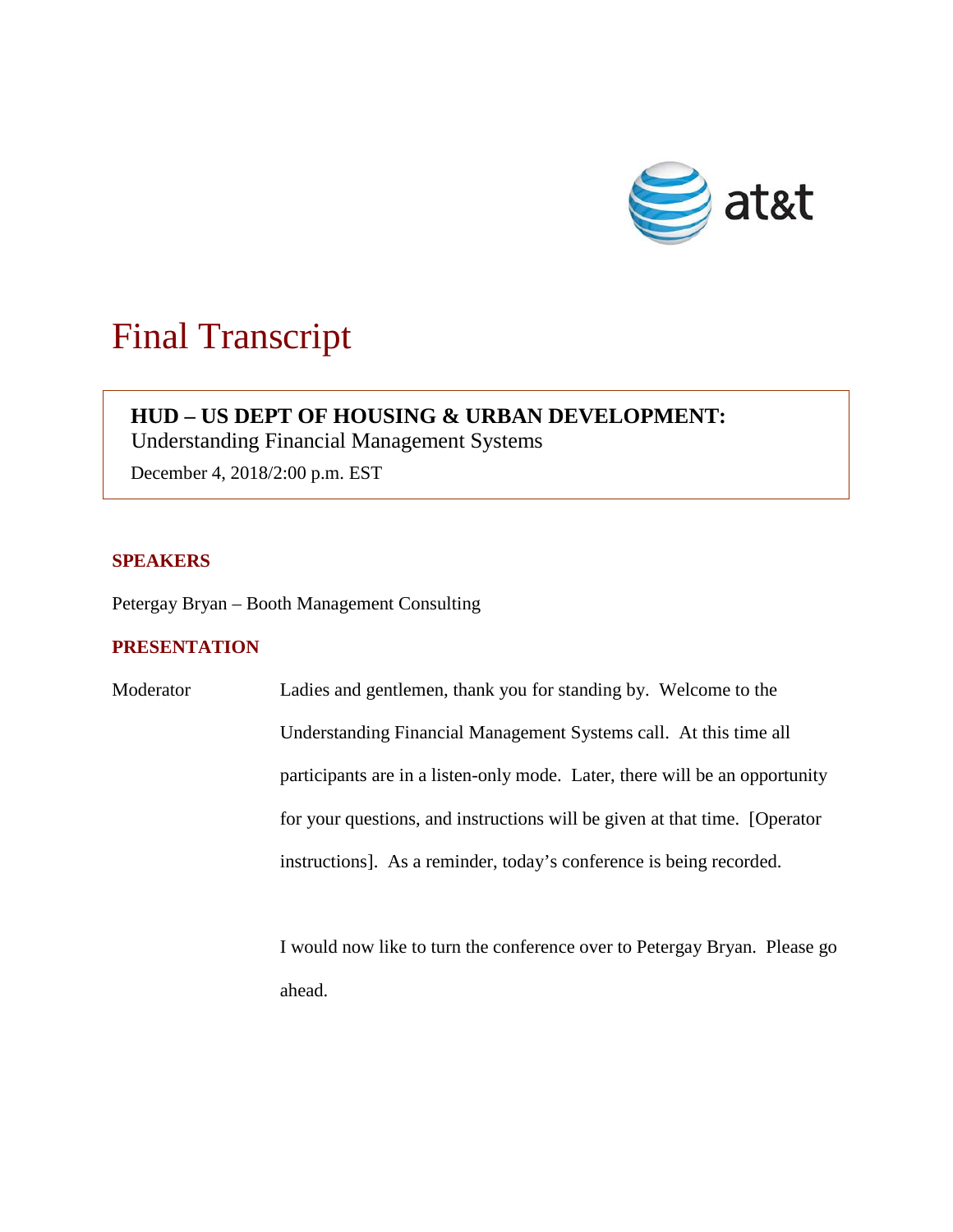Petergay Hello, everyone. Welcome to HUD Office of Housing Counseling training on understanding financial management systems. This training is specific to participants in the OHC, Office of Housing Counseling Grant Program. So, if you receive another grant award from HUD but you're not a participant of this grant program, then this may not pertain to you specifically.

> As the moderator said, audio will be recorded during this training. The playback number, along with a PowerPoint and a transcript, will be available to you on HUD Exchange at the link that you can see here, hudexchange.info. The training digest on HUD Exchange will also be updated once the webinar is posted.

If you signed up for today's training, you should have received an email that included a copy of the PowerPoint that we're going over today. However, if you did not get that email, if you expand your control panel there's a section for handouts, and if you extend that out you'll see a copy of the PowerPoint that you can download and take notes as we go along today for your records.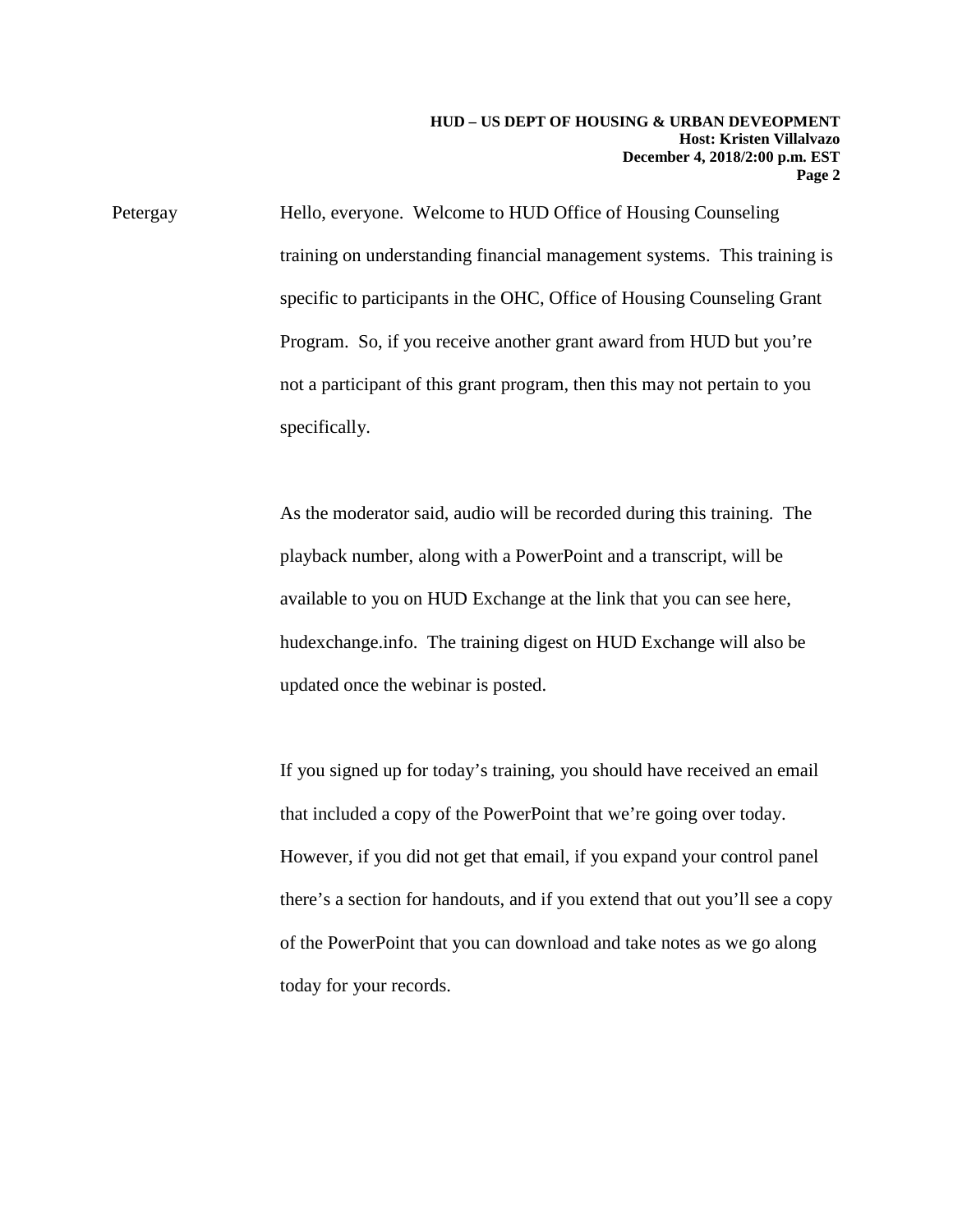Due to the number of participants and the amount of information we'll cover, I will not pause for questions today. However, if you do have questions, we do have personnel here who will answer your questions in real time. So, if you expand your control panel there's a section for questions. Type your questions there and someone from our company will respond to you right away.

If you think of any additional questions after today's training, you can send an email to housing.counseling@hud.gov, and that's the email address that you can see here on your screen. But please include today's topic, which is Understanding Financial Management Systems in the subject line so that HUD can then be able to distribute your questions to the right personnel.

If at any time all of the phones are unmuted by the operator, please make sure that your phones are on mute so as not to disrupt today's session, unless you're trying to make a comment.

If you log into the webinar on your computer, you will receive an email stating thank you for attending today's webinar from GoToMeeting, and that will be sent to you within the next 48 hours. That email is going to be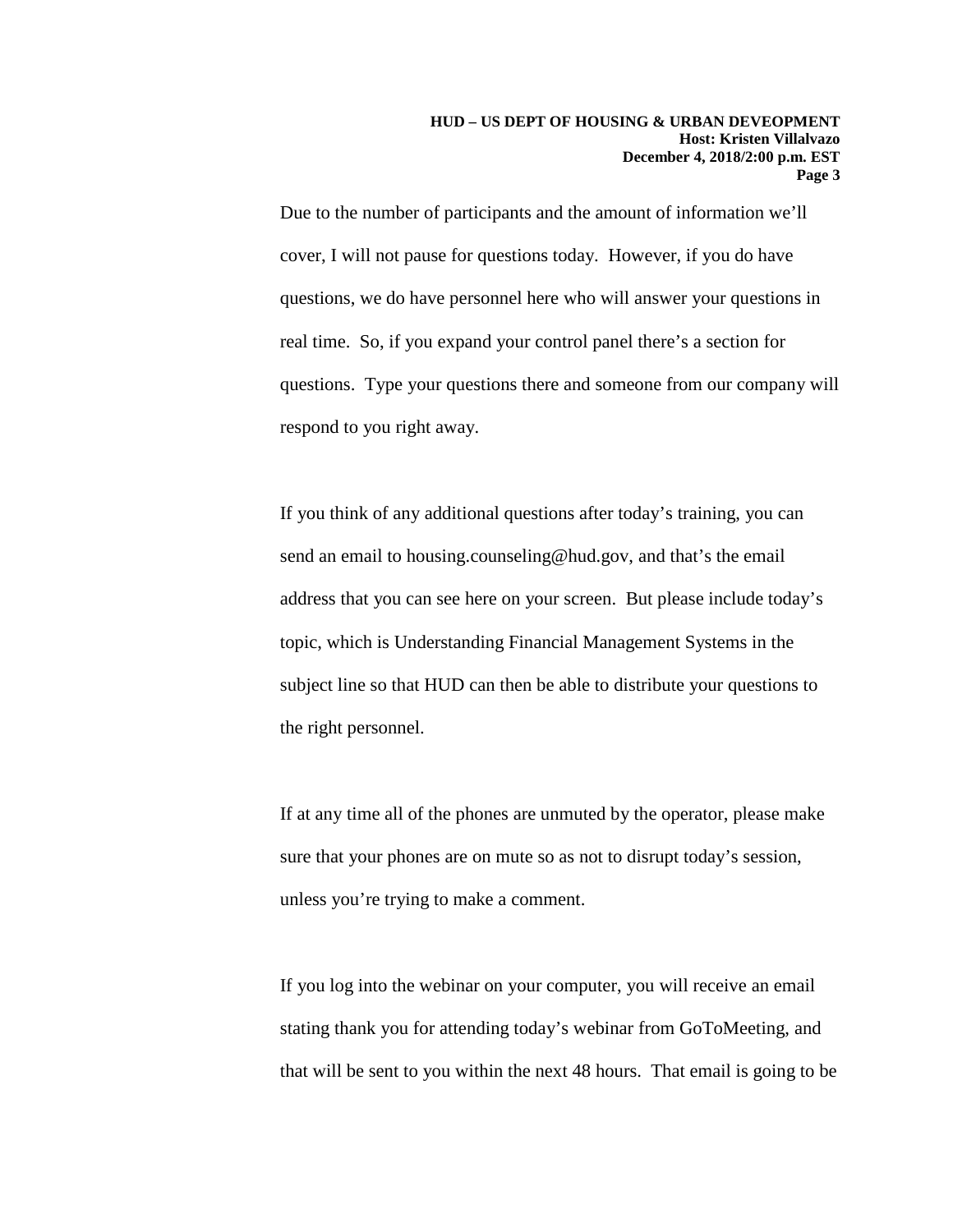your certificate of training, so please, go ahead and print that and save it for your records as proof that you have attended today's webinar.

Also on the HUD Exchange, you can search for today's training by today's date or by the topic. That's after they've updated the HUD Exchange information in the webinar archive. If you wanted to obtain credit, then you could select the webinar by the name and then click Get Credit, and it will give you instructions on how you can get credit for today's training.

I'm Petergay Bryan. I'm an audit manager with Booth Management Consulting, also known as BMC. BMC is the contractor that HUD has employed to provide technical assistance, facilitate training, conduct action plan assessments as well as financial and administrative reviews for compliance of participants who are in the Housing Counseling Grant Program. You may have interacted with someone from my company before, whether it's by attending on of these trainings or receiving an action plan or some form of technical assistance.

Today, we'll talk about the financial management systems. The Uniform Guidance, which hopefully everyone is at least a little bit familiar with by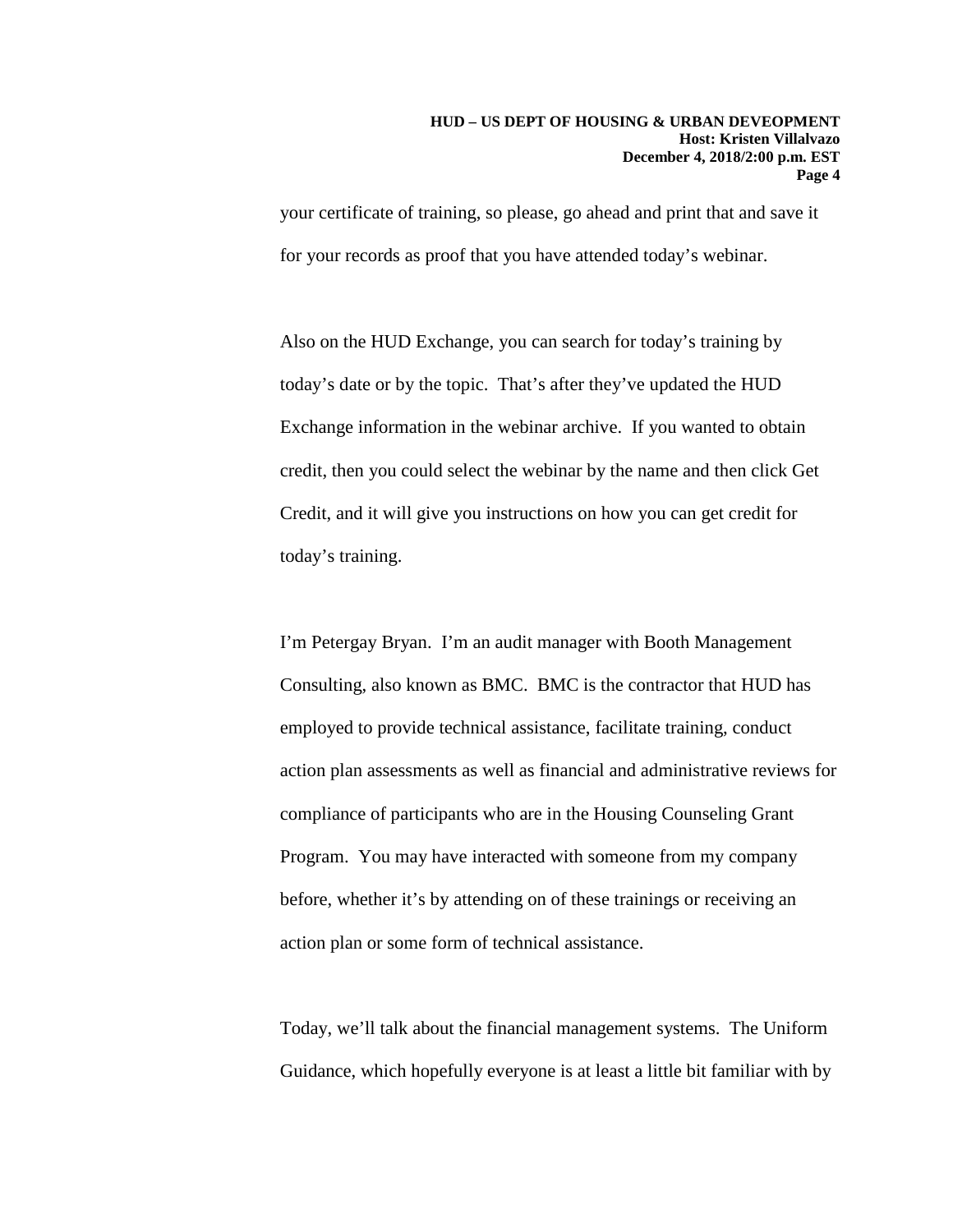now, it became effective in 2014, and so entities that have federal grants from the federal government are required to make sure that they're in compliance with the Uniform Guidance. It's pretty much your regulatory requirement for federal grant programs.

One of the things that was affected, or one area that was affected by the Uniform Guidance has to do with financial management systems, where agencies are now required to make sure that they're fully compliant with what is expected of them for grant management purposes. Today, we're going to talk about the definition of what's a financial management system, so hopefully you understand what that is.

During the grant execution process, this is something that you certify to, to say that your agency has a financial management system that is compliant with the Uniform Guidance requirements as well as HUD's requirement for the grant. You want to make sure that you clearly understand what it is that you certify to.

Also, we'll try to help you to understand what are the regulatory requirements for a financial management system, what are the different components of a compliance financial management system, or FMS, some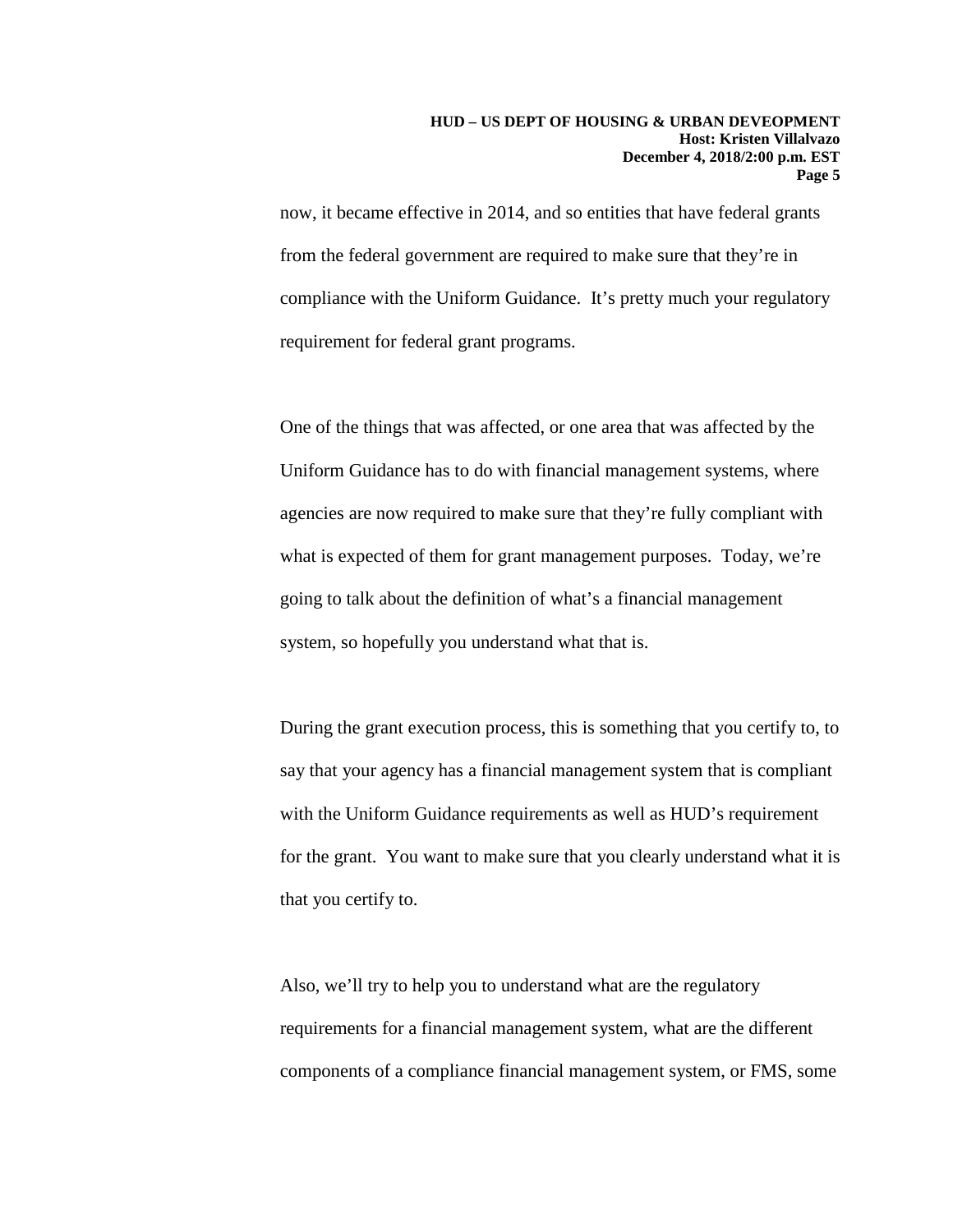best practices for maintaining a compliant FMS based on our work with not just HUD, but other federal entities that have had to ensure that they have compliant FMS systems in place.

We'll also talk about some services that are available to you as participants in the Housing Counseling Program that HUD has. These services are at no additional cost to you all. It's just to make sure that you have the assistance that you need to be compliant with the requirements of the award. Then I'll remind you how to post any questions that you may have at the end of the session.

The Uniform Guidance, Part 200.302, it talks a lot about financial management. One of the things that it specifies for financial management is an entity's financial management system, including their policies that procedure is regarding compliance with federal and HUD-specific requirements, making sure that they have something in place that's sufficient to producing the required reporting as well as ensuring that you're able to trace the funds to a level of expenditures that are adequate to establish the fact that the funds that you've used, they were used in accordance with the federal as well as HUD's requirement.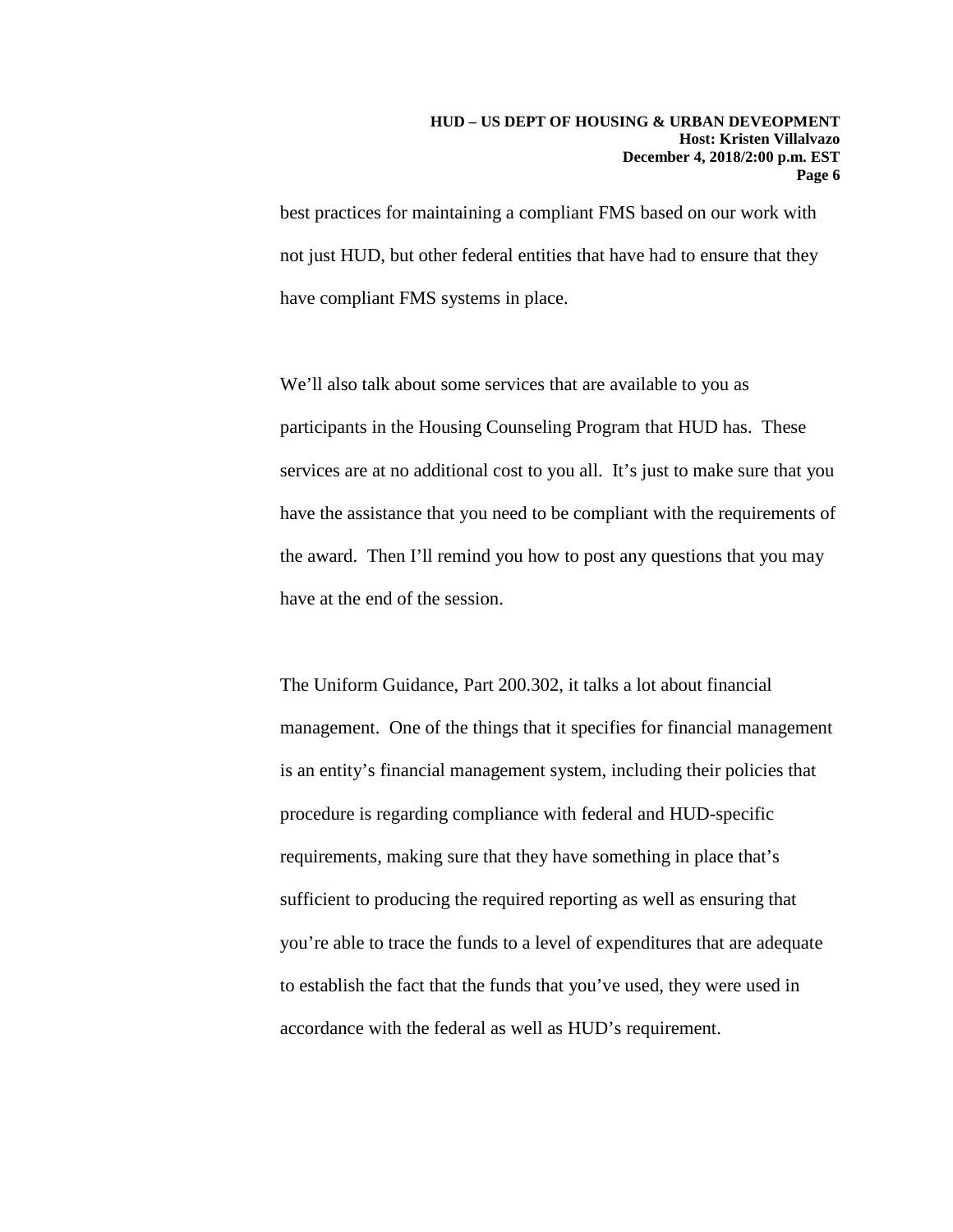It further goes on to talk about identification of federal awards, accurate, current and complete financial disclosures that must be maintained, grant awarding records that you must have, internal controls that should be consistent with Part 200.303, how to do budget versus actual reporting, written procedures for payments, and also written procedure for determining the liability of costs. These are things that we'll cover during our training today.

Before we get into that, the federal acquisition regulations Part 44.303 kind of mirrors the Uniform Guidance and pretty much it says, your accounting system is an oddity system where they have their accounting methods, procedures, controls that you establish together, record, classify, analyze, summarize, and interpret as well as to present accurate and timely financial data for the reporting in compliance with the applicable laws as well as your HUD agreement requirements. It's not exactly the same as what the Uniform Guidance requires, but it pretty much mirrors it.

Now, there are ten steps or ten keys to some criteria for an effective financial management system. We have them here in a cycle, and it's important to note that all of these are interrelated. So, first, you start off with the regulatory requirements. You need to know what are the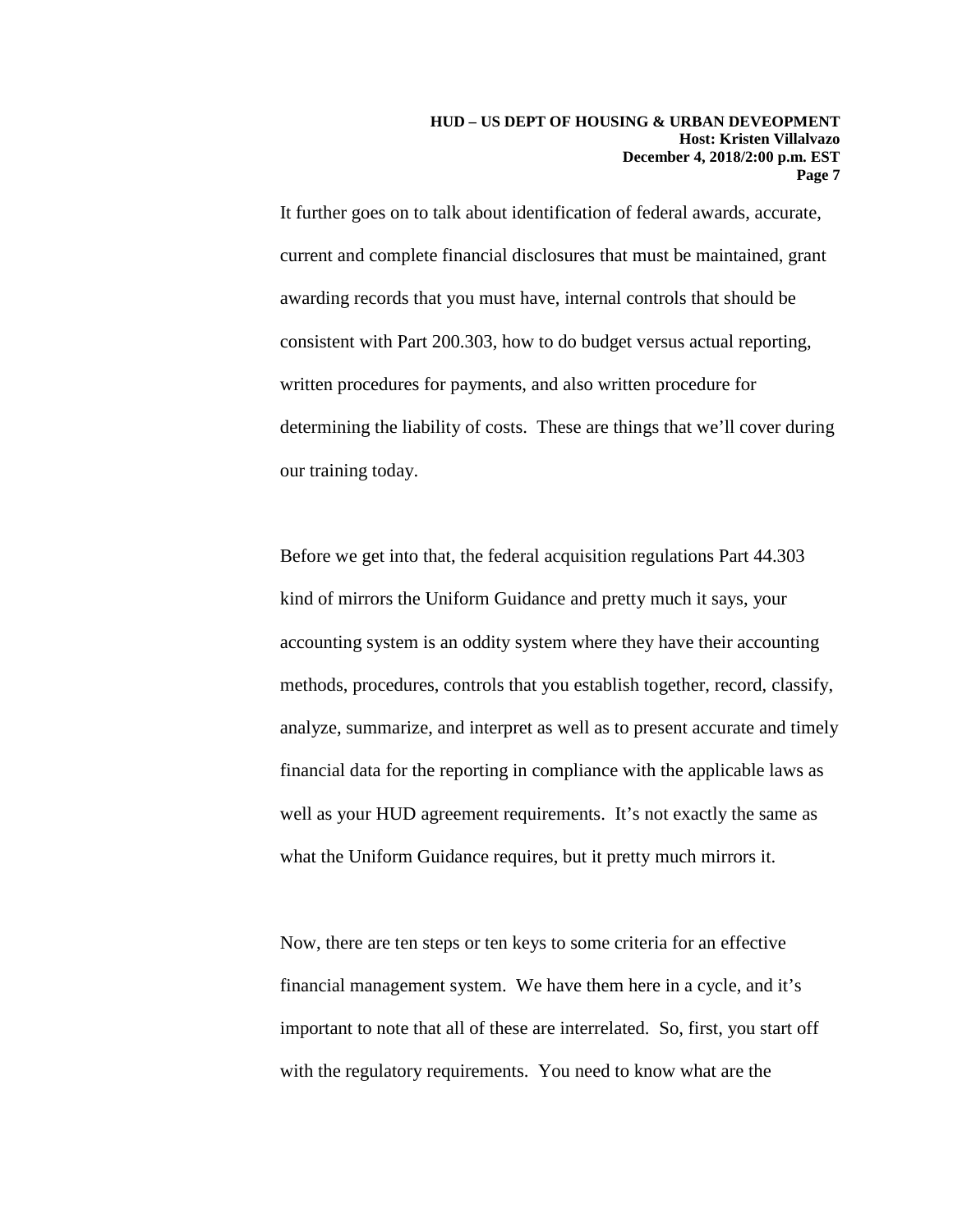### **HUD – US DEPT OF HOUSING & URBAN DEVEOPMENT Host: Kristen Villalvazo December 4, 2018/2:00 p.m. EST Page 8**

regulatory requirements that you need to adhere to in order to make sure that your financial management system is running properly to meet the objectives of your agency.

The next thing is to maintain an efficient accounting system. This is pretty much your general ledger and how you're recording the transactions in your accounting system specific enough so that you can run reports for the different programs that you're running. You also need to make sure that you have written policies and procedures for the key business process areas. This has to do with how you are sharing that information with employees in your company, how you are making sure that is continuously updated, and always accurate and always accessible to your employees.

The documentation of expenses. What are you requiring your employees to maintain as supporting documents for the expenses that you use federal funds to pay for? Also, the next step has to do with compliance with a cost principle. For all of the expenses for the HUD grant, how are you making sure that these expenses are reasonable, allowable, and allocable to the HUD grant? What are your policies for those and what documents are you maintaining, and how are you communicating to your employees what are the compliance requirements?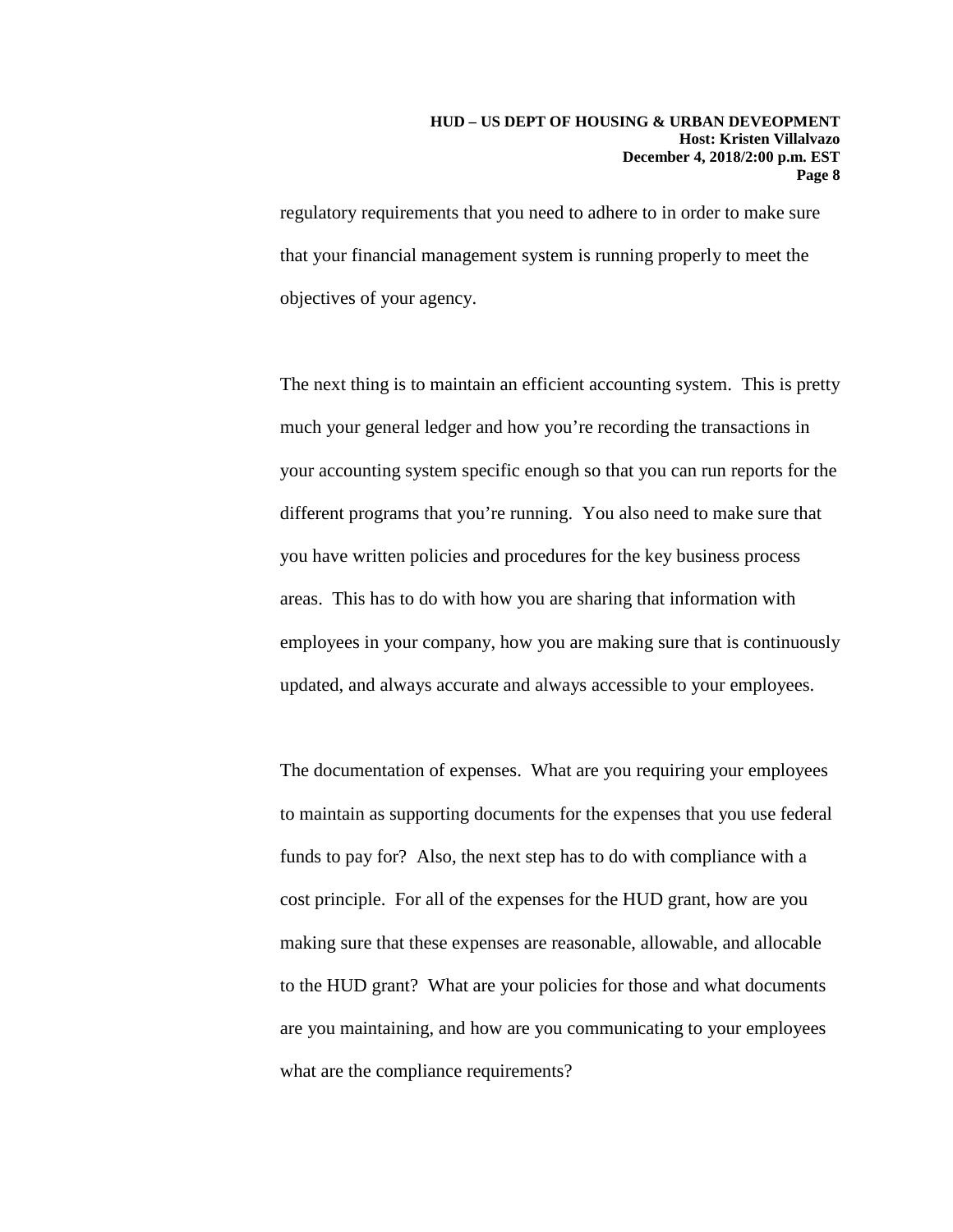As for budget controls, throughout the period of performance of the HUD grant, how are you making sure that there are no deviations between the budget that was approved during the grant execution process—there are no deviations between that and the actual cost that you incur for the period. Then if there are deviations, how do you treat that?

The next step has to do with the time and activity of that documentation, because of the fact that in our experience, the largest line item that agencies submit for reimbursement under the HUD grant has to do with direct services. So, it has to do with salary and fringe benefit expenses. For employees who are charging time to the award, what kinds of documents are you maintaining on file to ensure that you are able to trace that back to the HUD grant award and how are you making sure that the services provided are specific to the HUD grant program?

Leveraged funding. During the application process many agencies reported leveraged funds, so you need to have a system in place that's tracking your leveraged funding. So, what is your company's policy and procedures related to that and how to do you treat leveraged funds?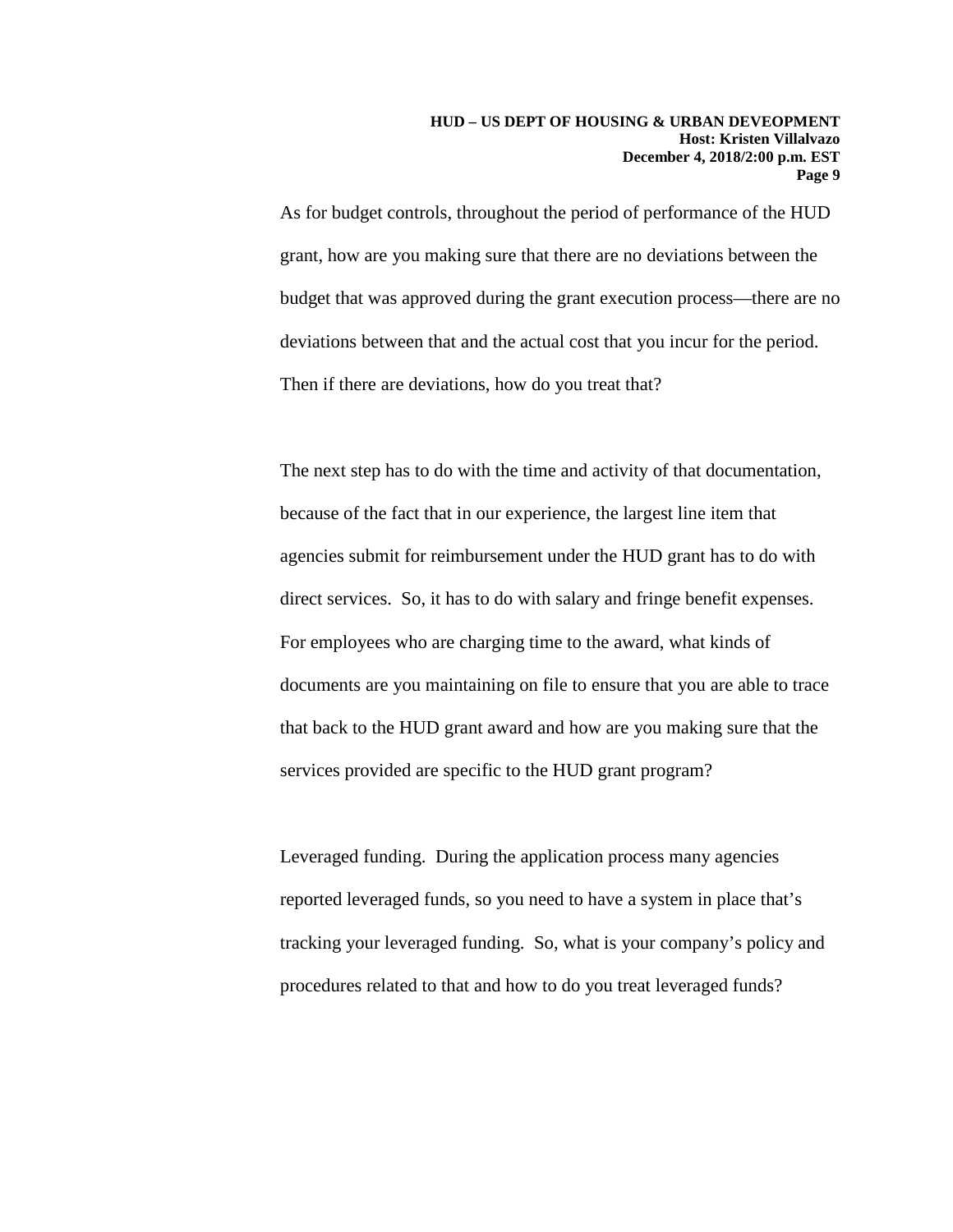Reporting. How are you making sure that you are processing reports for the HUD grant? How can you make sure that it's being done timely and that the information is accurate?

The final step has to do with internal controls, where in each step you want to make sure that there are internal controls in place so that you're managing the funds properly and efficiently.

The first thing that we discussed in the previous cycle had to do with the different regulatory requirements for the HUD grant. When you talk about code of federal regulations Part 24 CFR 1.6, it talks about the compliance information that each agency needs to ensure that they're aware of. Also, it goes further as Part 84.21 to talk about the different standards for financial management systems. In Part 200 of the Uniform Guidance, Part 200.302 talks about financial management, which we're covering today, and then Part 200.303 talks about internal control.

Your HUD grant agreement, Article 10, gives you the requirements for making sure that you're complying with the financial management requirements of the grant. It also included certain certifications in your grant execution package. From your client management system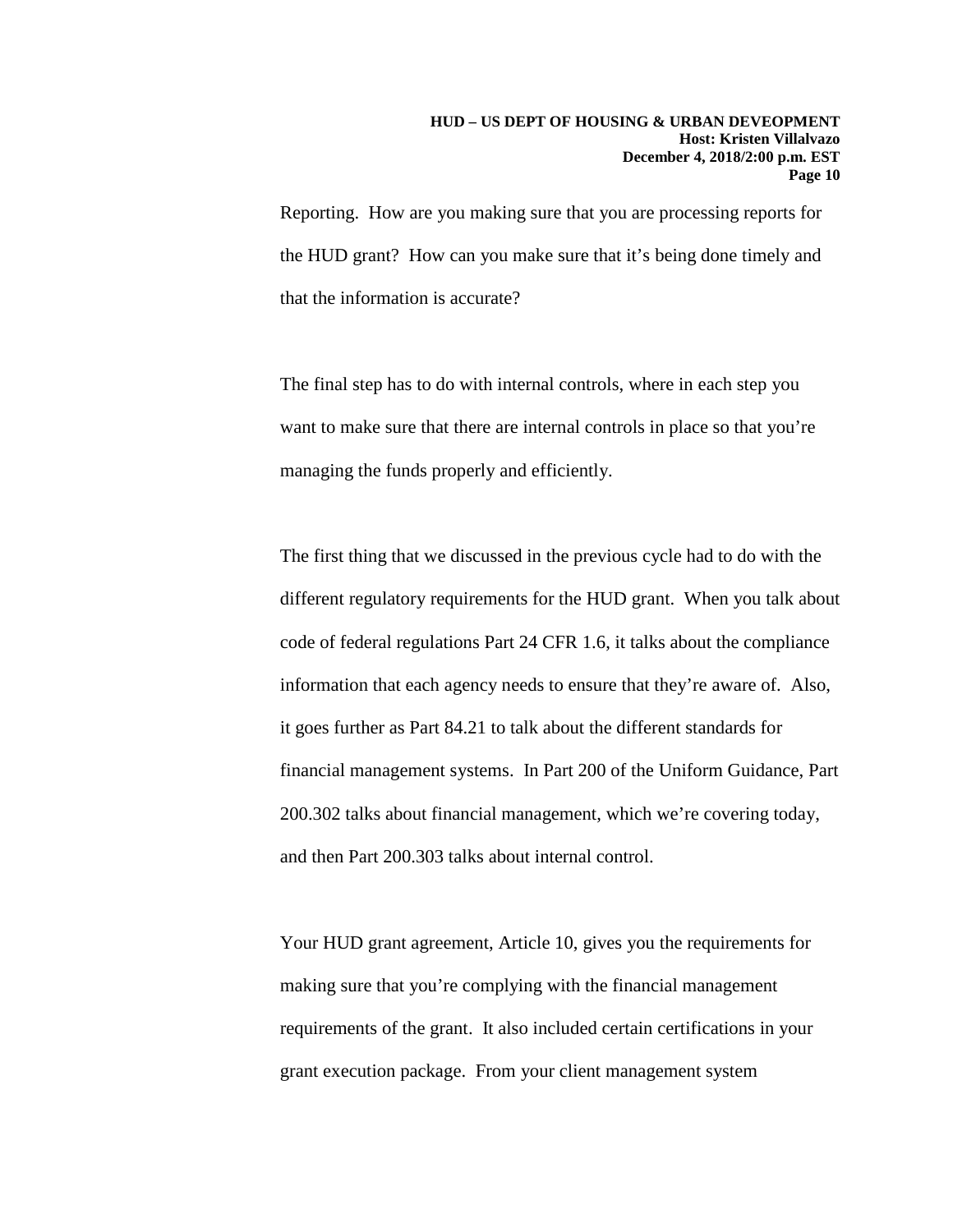certification to your financial management system certification and any other certification that you need to submit, you want to make sure that you're fully compliant with what the requirements prescribe.

The HUD handbook also is a resource for what's required of agencies who participate in this program, so you want to make sure that you've read it. And personnel who are involved in the accounting need to make sure that they're compliant with generally accepted accounting principles as well as generally accepted government accounting standards.

The next step is ensuring that you have an efficient accounting system. The first thing, once you get a HUD award, is that you want to make sure that you have a separate account for each HUD award that you get. So, every year that you receive a HUD grant in your accounting system, what is your capacity to make sure that you're setting up a different fund or a different account for the HUD grant? What is the general ledger looking like? Are you able to enter a transaction specific to the HUD program? Can you produce reports specific to the HUD grant by grant number or by the grant year, because you would have received a grant award each year, hopefully, by fiscal period and then also by budgetary line item. Is your system capable of doing that?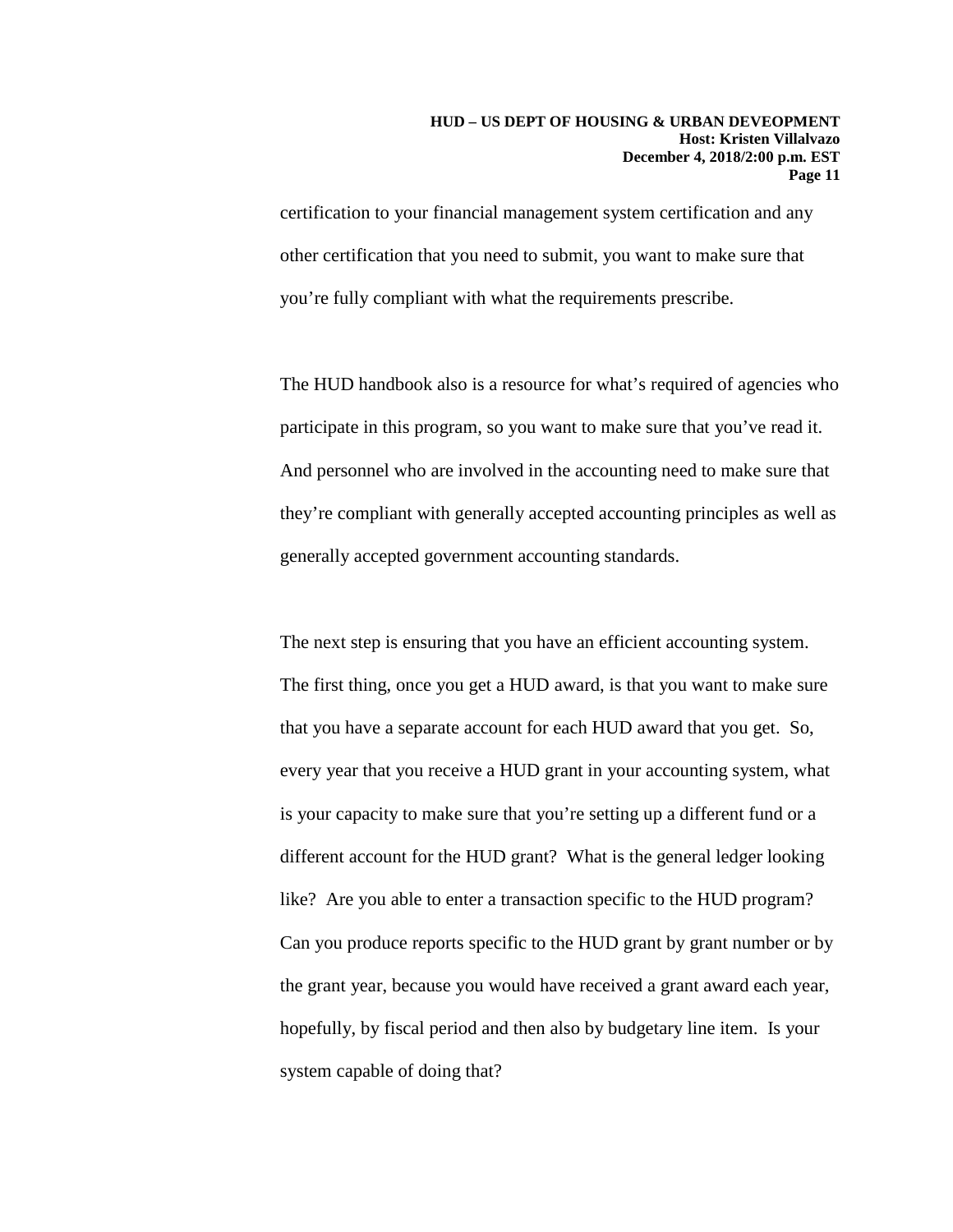They talk about the chart of accounts, this is pretty much what drives your financial management system. It tells you pretty much the types of support that you could receive when you set it up and also the different types of expenses that you could incur for your different programs and also whether or not those expenses are indirect versus direct specific to the program.

You want to make sure that your accounting system is capable of segregating between direct and indirect expenses, and this is critical especially for agencies that will be submitting indirect costs for reimbursement. For agencies that have a negotiated indirect cost rate agreement, they would have already been through the process with their cognizant agency to make sure that their accounting system can do that. For agencies that will be using the 10% de minimis rate and using that to determine their indirect cost, you have to be able to make sure that you are separating your direct cost in your accounting system, and make sure that your direct cost includes only costs that can be a part of Modified Total Direct Cost per the definition of the Uniform Guidance.

Also, segregation of unallowable costs. You know that Subpart E of the Uniform Guidance has a list of costs that could never be submitted to a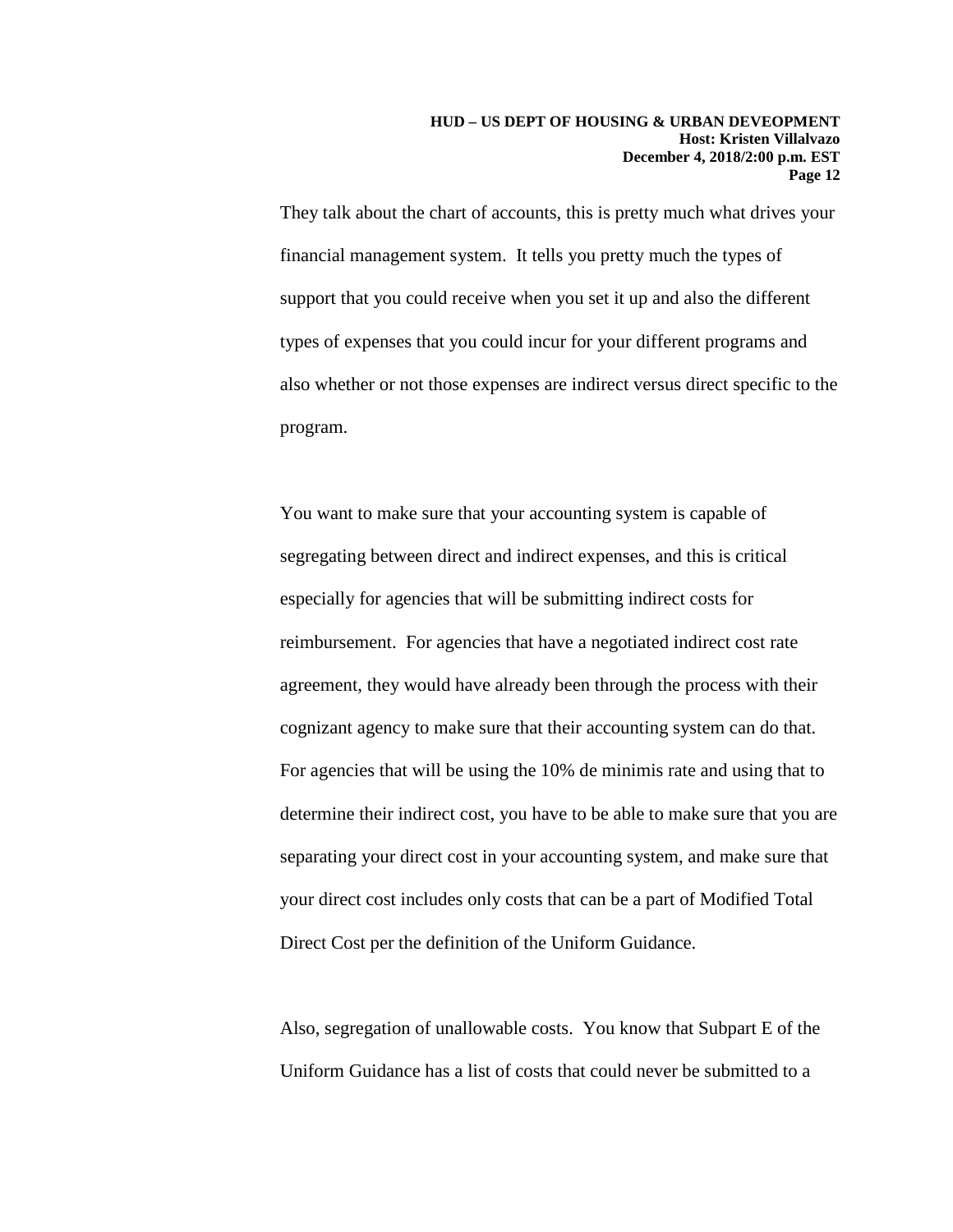federal program for reimbursement because they're just expressly unallowable. So, things like debts, fines and penalties and things like that, you want to make sure that your accounting system is capable of being set up in a way where those costs are expressly unallowable in your accounting system.

Also, identifying costs specific to the budgetary line items. In your grant execution package you would have identified the different types of costs that you will be submitting for reimbursement, so it should really match up in your accounting system when you set up the fund for the HUD grant to the different budgetary line items that you proposed in your budget during the grant execution packet.

Also, for leveraged funds you want to be able to make sure that you're accounting for your leveraged funds in your accounting system and that you're able to show the receipt of leveraged funding and also how those funds were spent during the period of performance of the grant.

The next area has to do with written policies and procedures. This is necessary for proper financial management, but it's also very beneficial for strong internal controls in your company. So, you want to make sure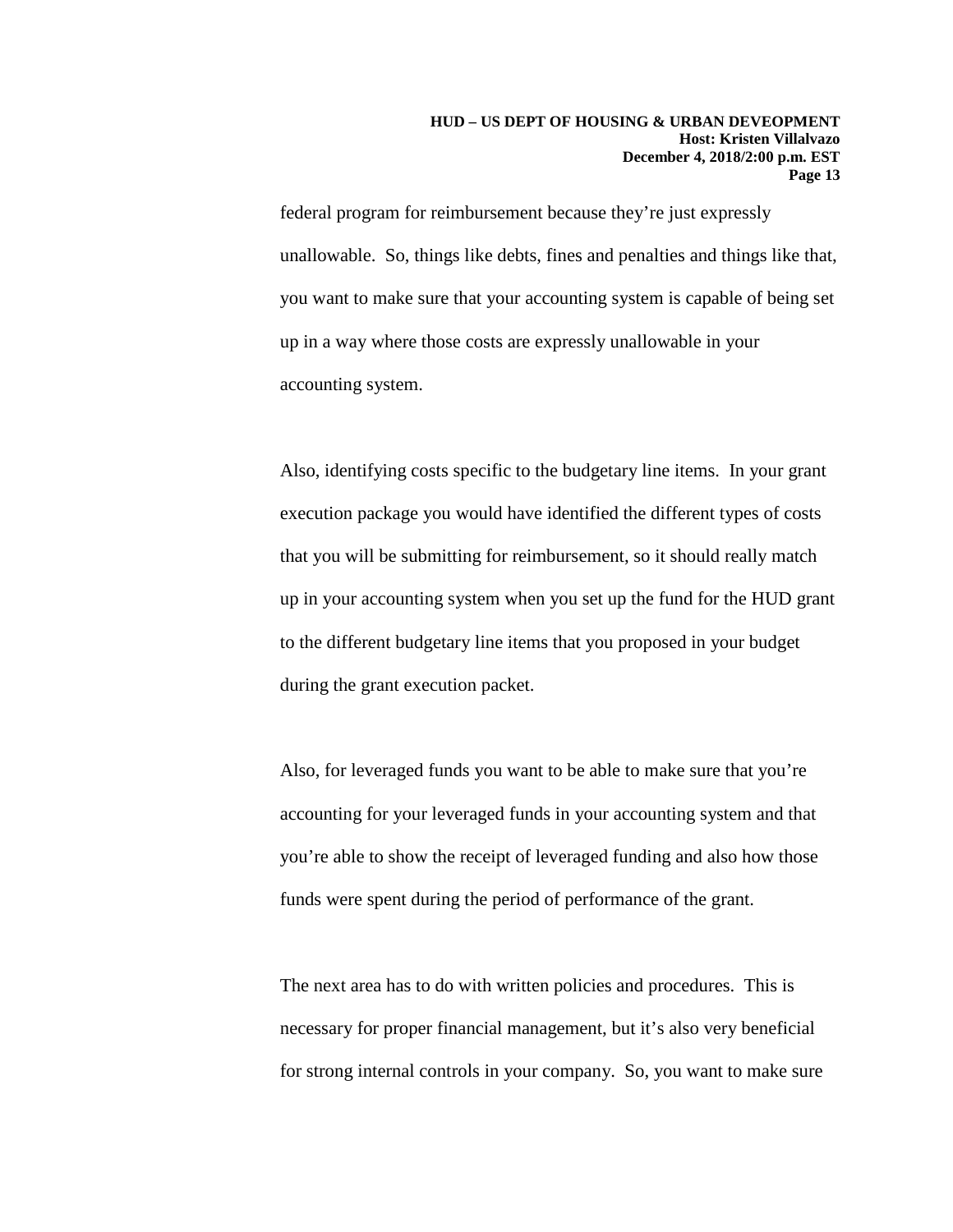that for the key business process areas, you have documented policies and procedures in place.

I know a lot of agencies—you know, you've been doing this for a long time or employees have been working on it for a number of years, we know exactly what to do, but nothing is documented. If you guys get selected for a review, then that could possibly result in an observation or a finding, because you must have written policies and procedures in place for your company and also, you have to make sure that your policies and procedures are communicated to each employee.

When an employee comes in to your company, and depending on what department they go in, one of the first things that they do is they read your policies and procedures so that they know how do we treat certain transactions based on my company's documented policies and procedures. They don't have to guess what to do, when to do it, because it's already written in your documented policies and procedures.

Some of these policies and procedures that we look at would be your basis of accounting, whether or not you're using cash versus accrual. Accrual basis is what should be used for the HUD grant. If your accounting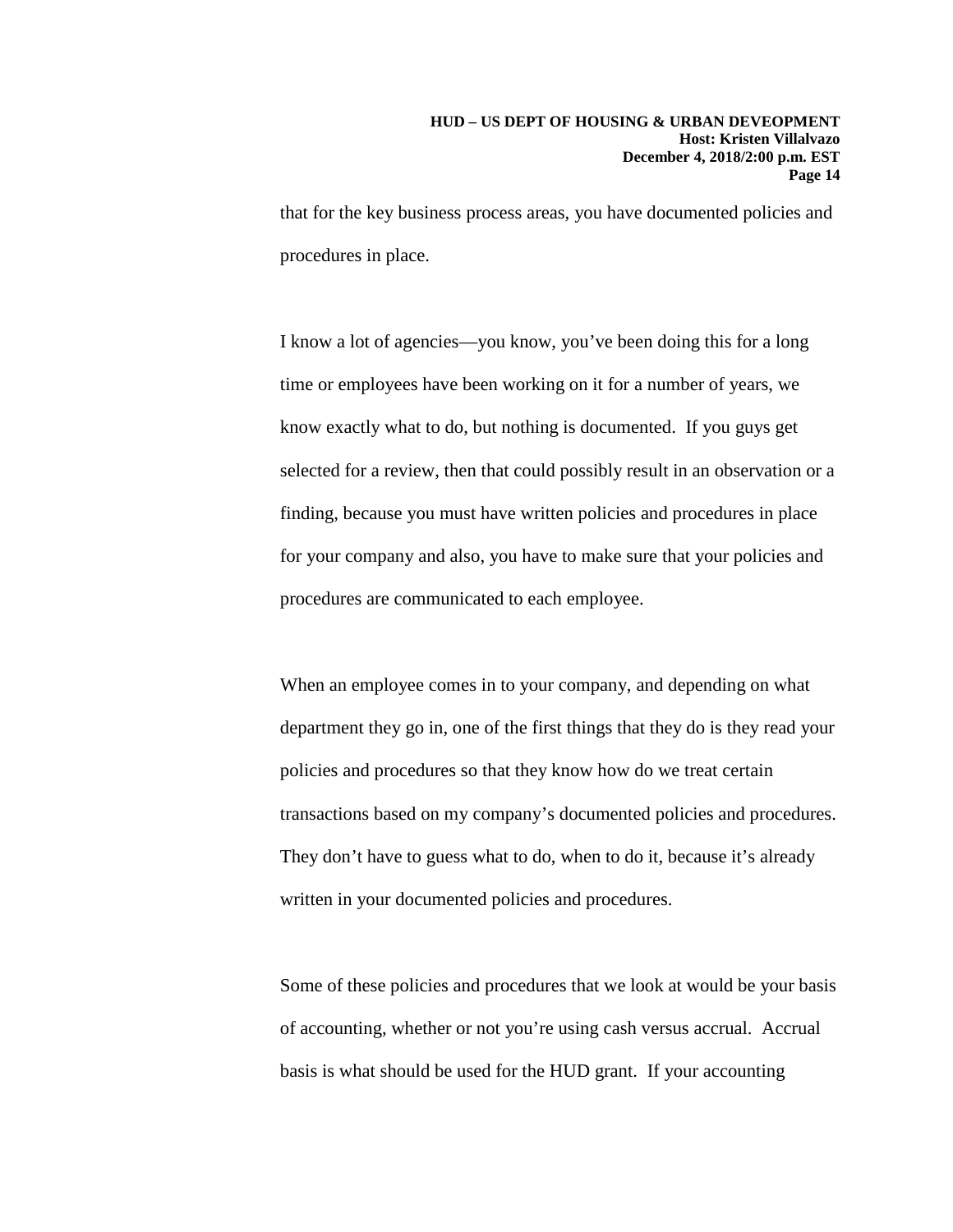### **HUD – US DEPT OF HOUSING & URBAN DEVEOPMENT Host: Kristen Villalvazo December 4, 2018/2:00 p.m. EST Page 15**

system is on a cash basis, then you want to make sure that you're separately recording for the HUD transactions on an accrual basis outside of the system and then doing your reconciliation.

Also, what's your policies and procedures for budgeting? How do you monitor the budgeting process? Who's involved? When did they get involved and how do the different departments work together to make sure that the budgeting process goes through smoothly?

We also look at your policies and procedures for cash management, so that's your receipt of funding and also how you treat your expenses. Payroll—how does payroll get processed, who's involved in that process, who authorizes payroll? Leveraged funds—what are your policies for leveraged funding? How do you treat leveraged funding? So, non-cash transactions, how do you treat that? All of that should be documented.

If you will be submitting indirect costs for reimbursement, you should have a cost policy that talks about your policy for treating costs, how you determine the direct costs, and things like that. Unallowable costs should also be included somewhere, probably in your grant management or in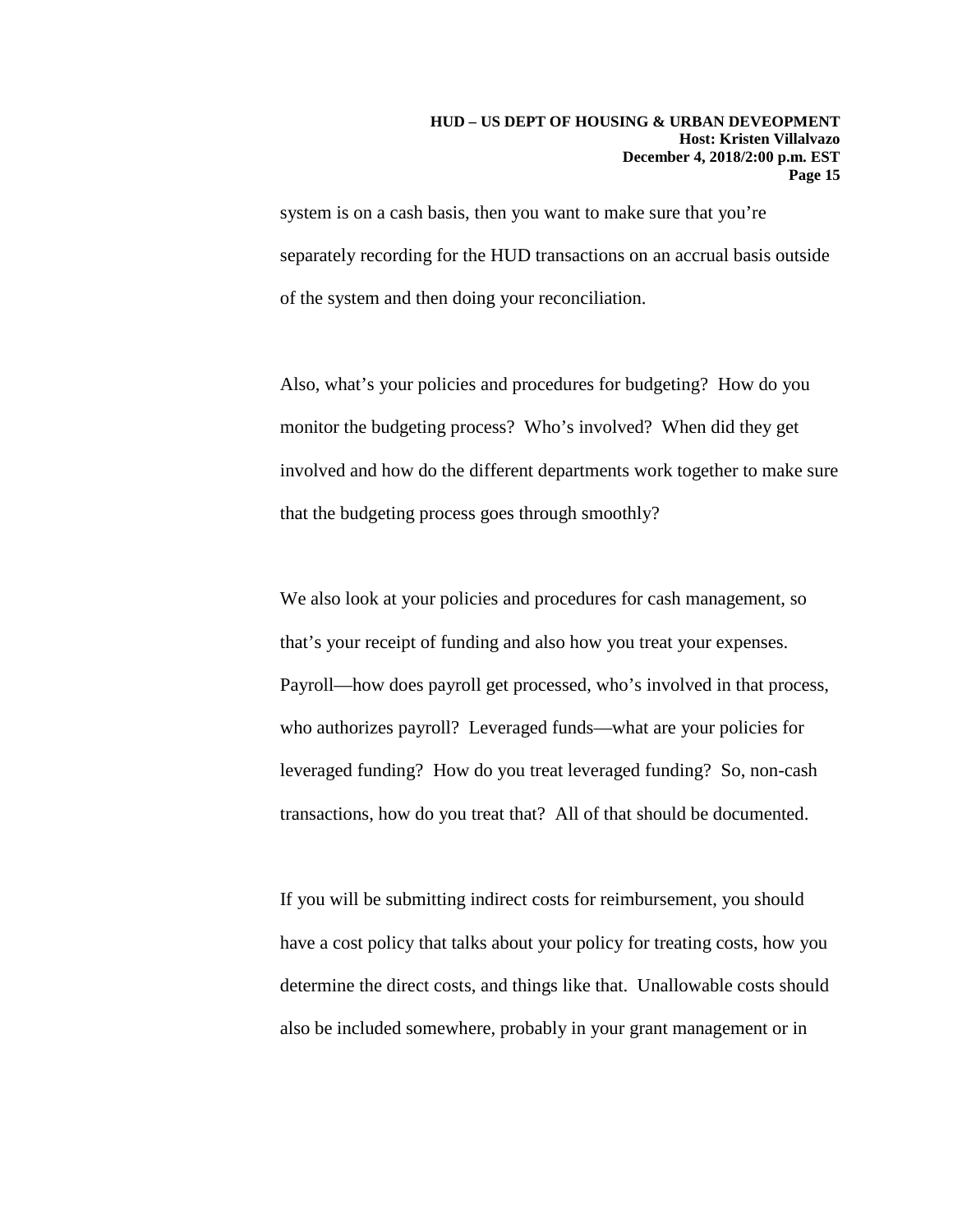your fiscal policies so that your accounting personnel are aware of what costs cannot be submitted to federal awards for reimbursement.

Your policies and procedures for timekeeping and personnel activity reporting, also for travel, a lot of agencies submit direct salary and fringes as well as travel expenses for reimbursement. So what is your company's policy for treating those transactions and how do you ensure that that's properly communicated to your staff?

Also, financial reporting—the reporting process. Then record retention, are you making sure that everyone in your company knows or anyone who's involved in the HUD OHC grant program process, do they know that they need to make sure that records are retained for a period of three years after the end of the period of performance?

The next section has to do with the documentation of expenses. The grant that you have from HUD for the OHC grant program is a cost reimbursement-type grant. The costs that you submit for reimbursement have to be based on actual expenses that you incurred for the program. You have to be able to substantiate those expenses by having proper supporting documents on file.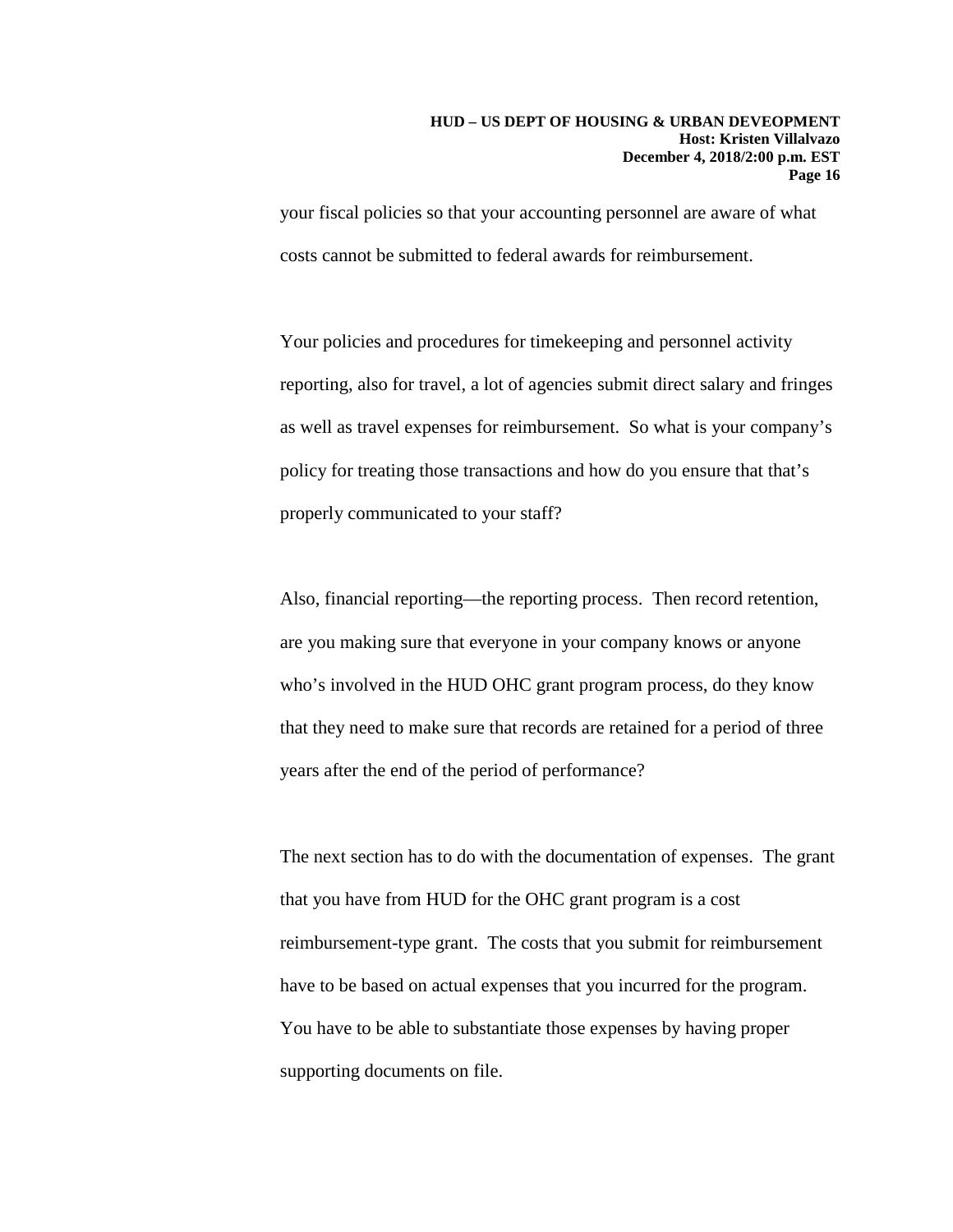For your typical expenses, you want to make sure that you have the invoices. Also you need to show proof of payment. If it's in the form of a cancelled check or a bank statement, then those will suffice as proof of payment. But a credit card statement, that wouldn't qualify as supporting document. You want to look at the different types of expenses that you would be submitting for reimbursement and making sure that for each of those types of costs you have proper source documents on file and that those source documents are readily accessible for review.

If you will be submitting indirect costs for reimbursement, are you using a negotiated indirect cost rate agreement? If so, do you have that on file? Are you reviewing that agreement to see what the rate is? Are you looking at the period that the rate is applicable to, and also, are you looking at the base that you can apply that rate to? The negotiated indirect cost rate agreement will tell you, for example, you can only apply the rate, and say it's a 17% rate, you can only apply that to direct salary and fringes. So, you want to make sure that whoever is involved in that process, that they're reading these agreements and making sure that when you're documenting your expenses, you're looking at the timeframe for when these rates are applicable.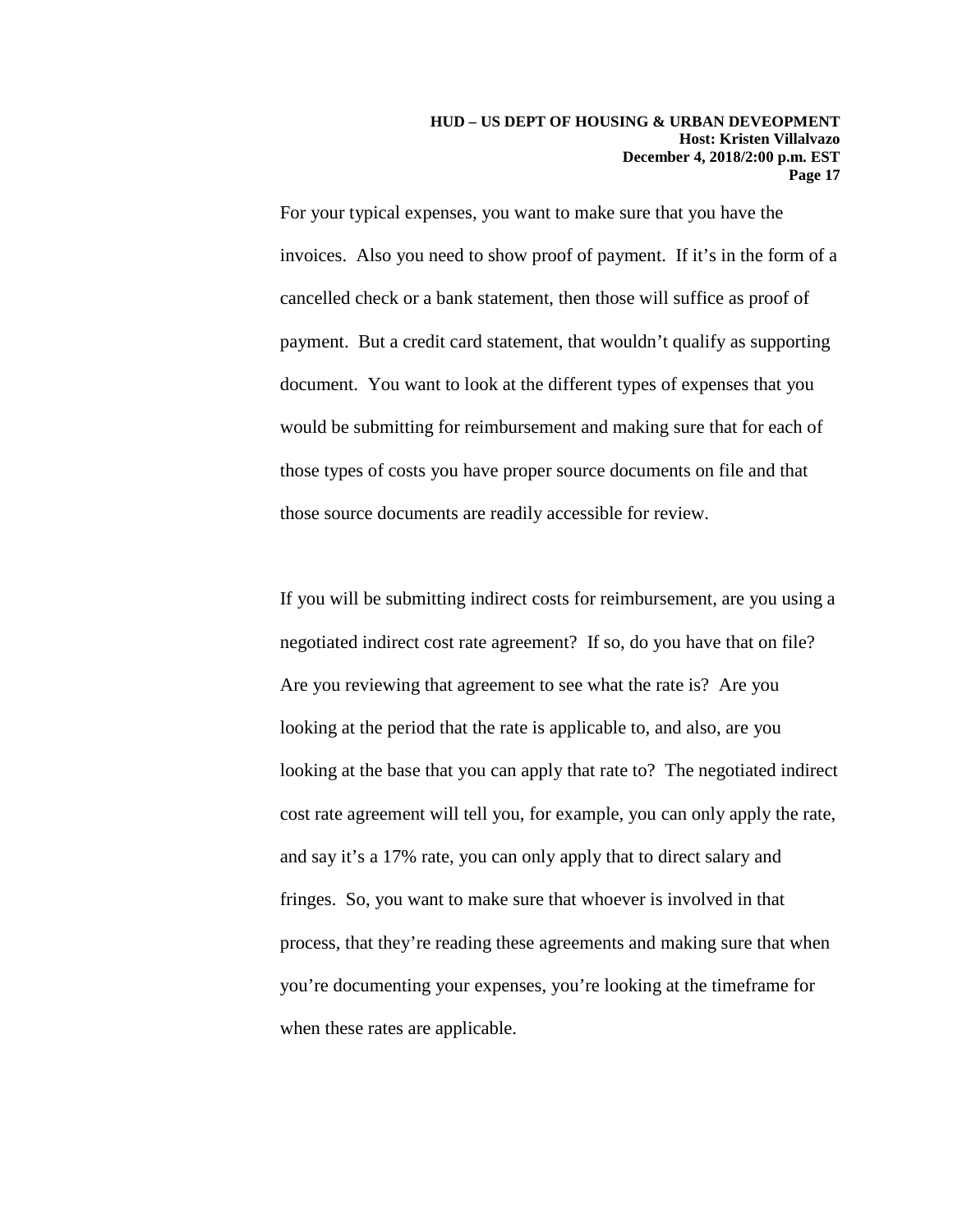If you elected to use the 10% de minimis rate of Modified Total Direct Cost, how are you making sure that you have a sourced document for your Modified Total Direct Cost and what are the documents that you're maintaining on file?

When you talk about travel, this is another huge line item for agencies. Someone may have traveled to go to a training or a conference or something like that, you want to ensure that your employees are maintaining expense reports on file. The expense report should indicate the purpose of the travel, the grant that it's applicable to, so you want to document your grant number.

Also, you want to make sure that you're keeping the receipt for your travels. So if it's for airfare, hotel costs, and things like that, you want to make sure that you're documenting the invoices and you're showing proof of payment. For travel expenses, you can show a bank statement or a credit card statement to say it was paid. That's on the employee side. But then the company itself needs to show where they reimburse their employees for those costs through use of cancelled checks or through their bank statements.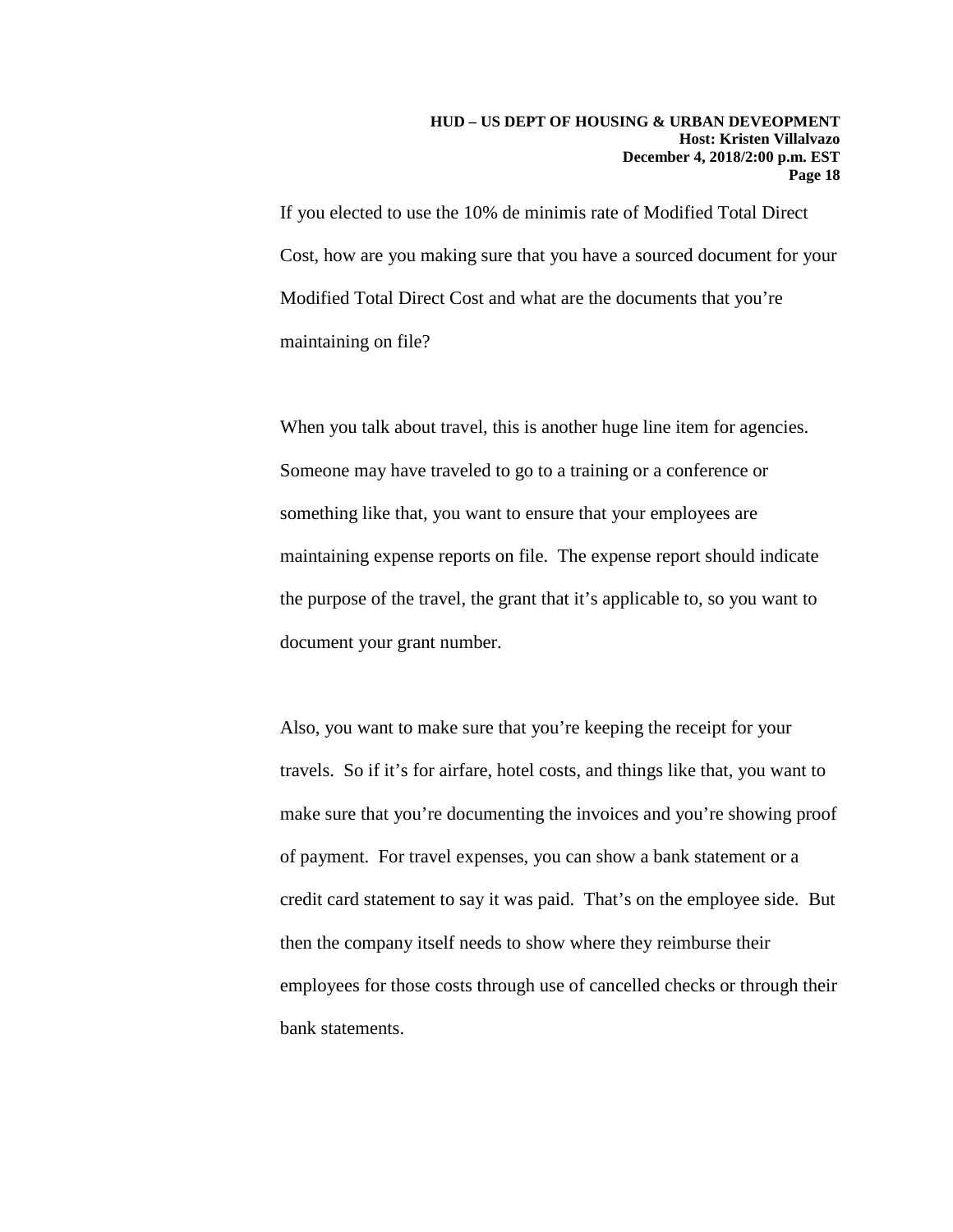For training expenses, you want to make sure that you're maintaining your proof of training on file. If you received a certificate of training, you want to save that in your records. Also, you could keep the agenda or something that includes the purpose so that if you guys got selected for a review, we could review the data of the training to say, okay that is something that is applicable to the housing counseling grant program, so it could be allocated to the HUD award. Also, you want to document the date, the number of participants, if it's a training that you facilitated, and any fees that are associated with that training.

Note that documentation must be made available to HUD or HUD's contractor, if requested. That is something that you agree to when you signed your grant agreement. Again, all of the costs that you submit for reimbursement should be based on actual expenses that you incurred, so they cannot have been based on estimates or anything that was not actual expenses that you incurred for the period.

Then also you want to make sure that you're keeping your supporting documents for a period of three years after the submission of your final report. So, the due date for your final report for the end of this grant year is September 31, 2019. You want to make sure that you're maintaining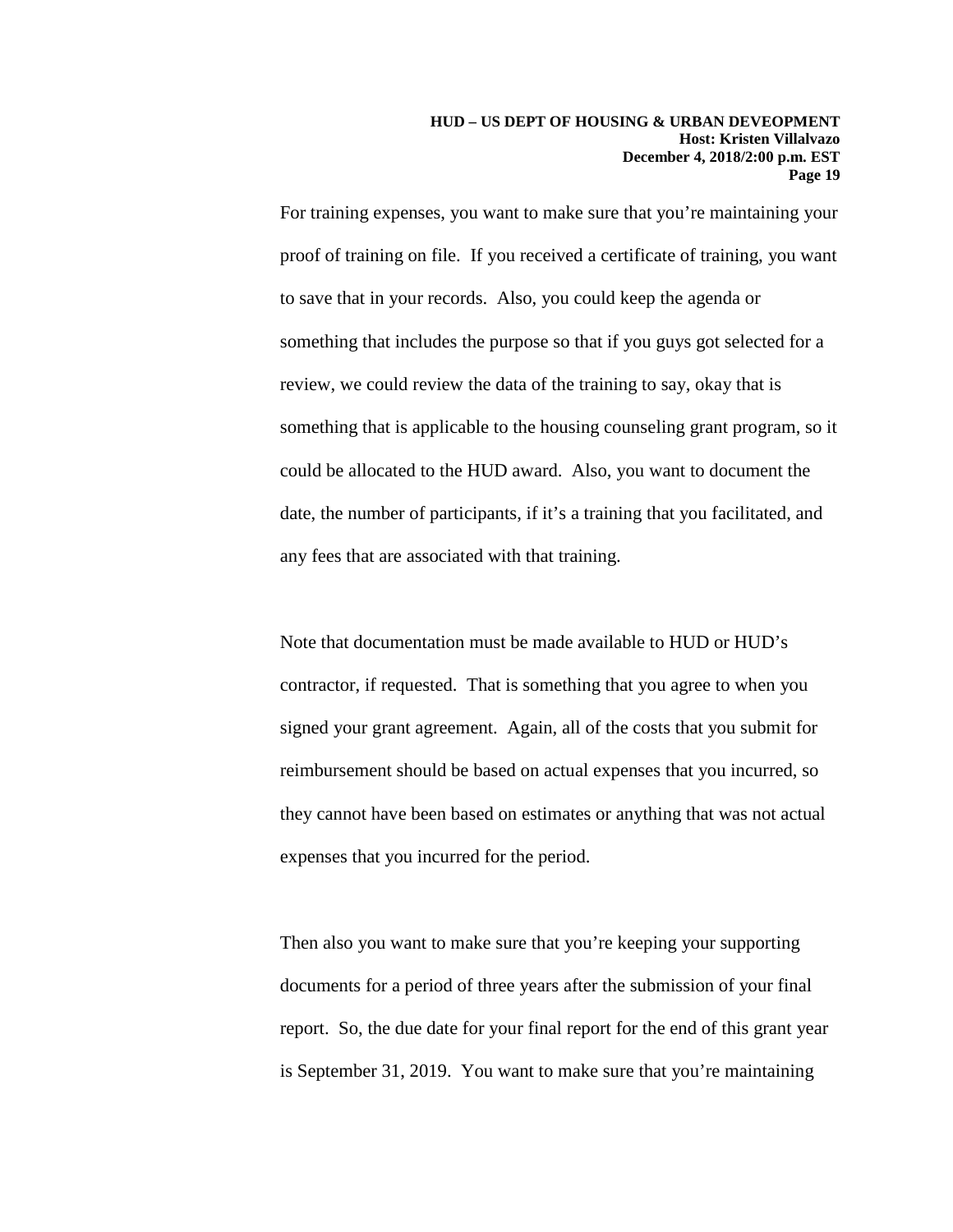the documents for this grant year for another three years after the end of that date.

The next phase for our next area of compliance, financial management system has to do with making sure that the costs are compliant with the Uniform Guidance cost principles. So, if you go to Subpart E of the Uniform Guidance, there are specific cost principles there that you could familiarize yourself with. You need to make sure that the costs that you submit for reimbursement are reasonable, allowable and allocable and that you're treating those costs consistently across the board for all federal funds that you may receive.

In determining whether or not a cost is allowable, first, you want to take a look at your NOFA. That has a wealth of information. It will tell you the types of expenses that you can submit for reimbursement. Your HUD grant agreement also has that information, and your HUD book can also be a good source. If you've read all of those and you still have questions on certain costs, of course you would turn to turn to your HUD POC for more information.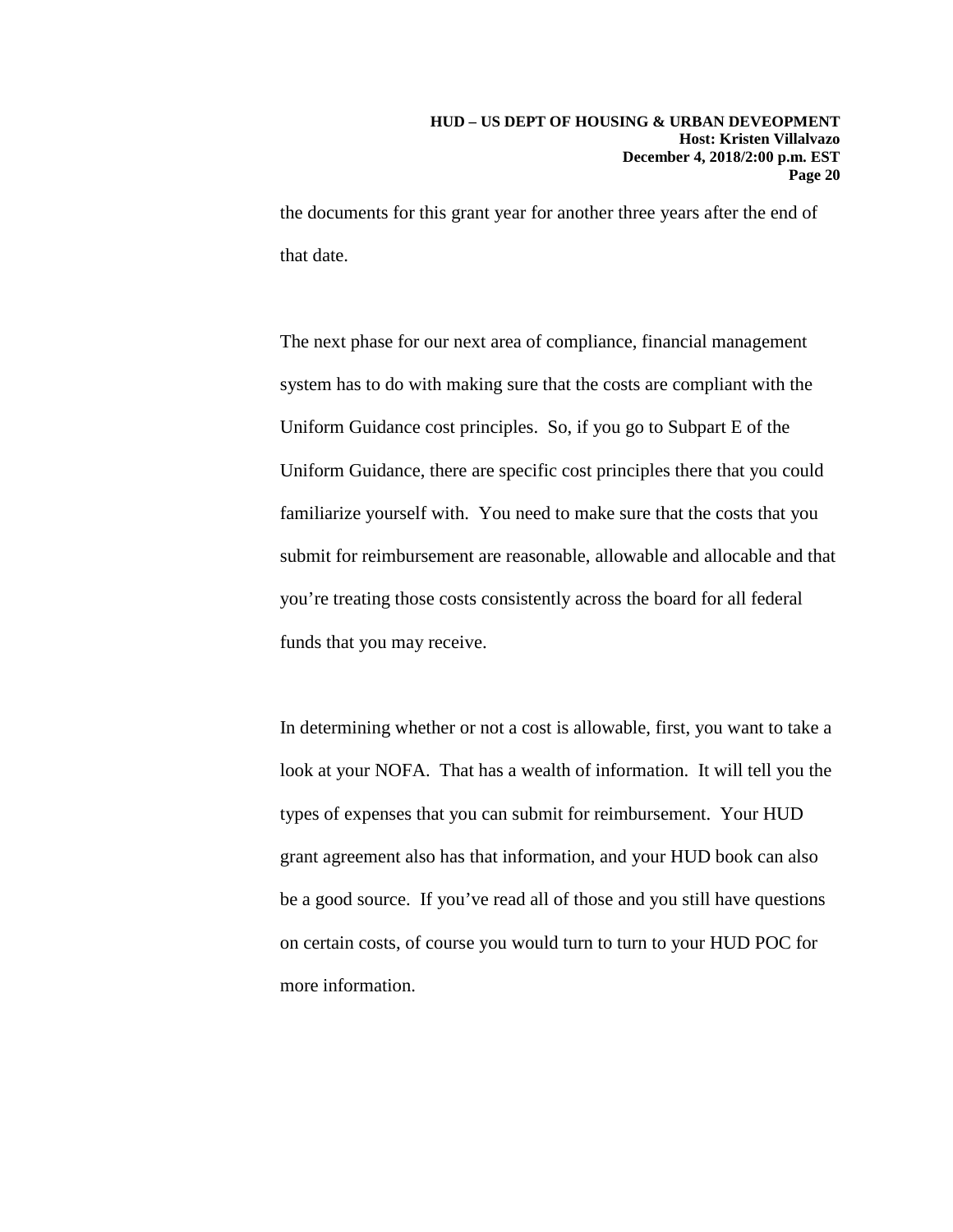In determining the reasonableness, if these are costs that a prudent person would pay for that expense, that's how you kind of determine whether or not it's reasonable. And to be allocable to the HUD grant, it has to have been incurred specifically for the program and that you can allocate it to the HUD grant program.

Also, you want to look at being able to segregate unallowable costs. Again, Subpart E, from Part 200.420 to 200.475, has a list of expressly unallowable costs that you could not submit for reimbursement on any federal grants that you may receive. Then also you want to make sure that all of these are documented in your policies and procedures at your company and that you're making sure that this is shared with the employees who will be participating in the HUD grant program.

The next component has to do with budget controls. So, when you submit your budgets during the grant execution process, your HUD POC and you essentially agree to what budgetary line item you'll be submitting for reimbursement during the period of performance. You want to make sure that you're monitoring your actual costs that you incur during the period of performance so as not to have any deviations or variances between the budgetary line item and the actual costs that you incur.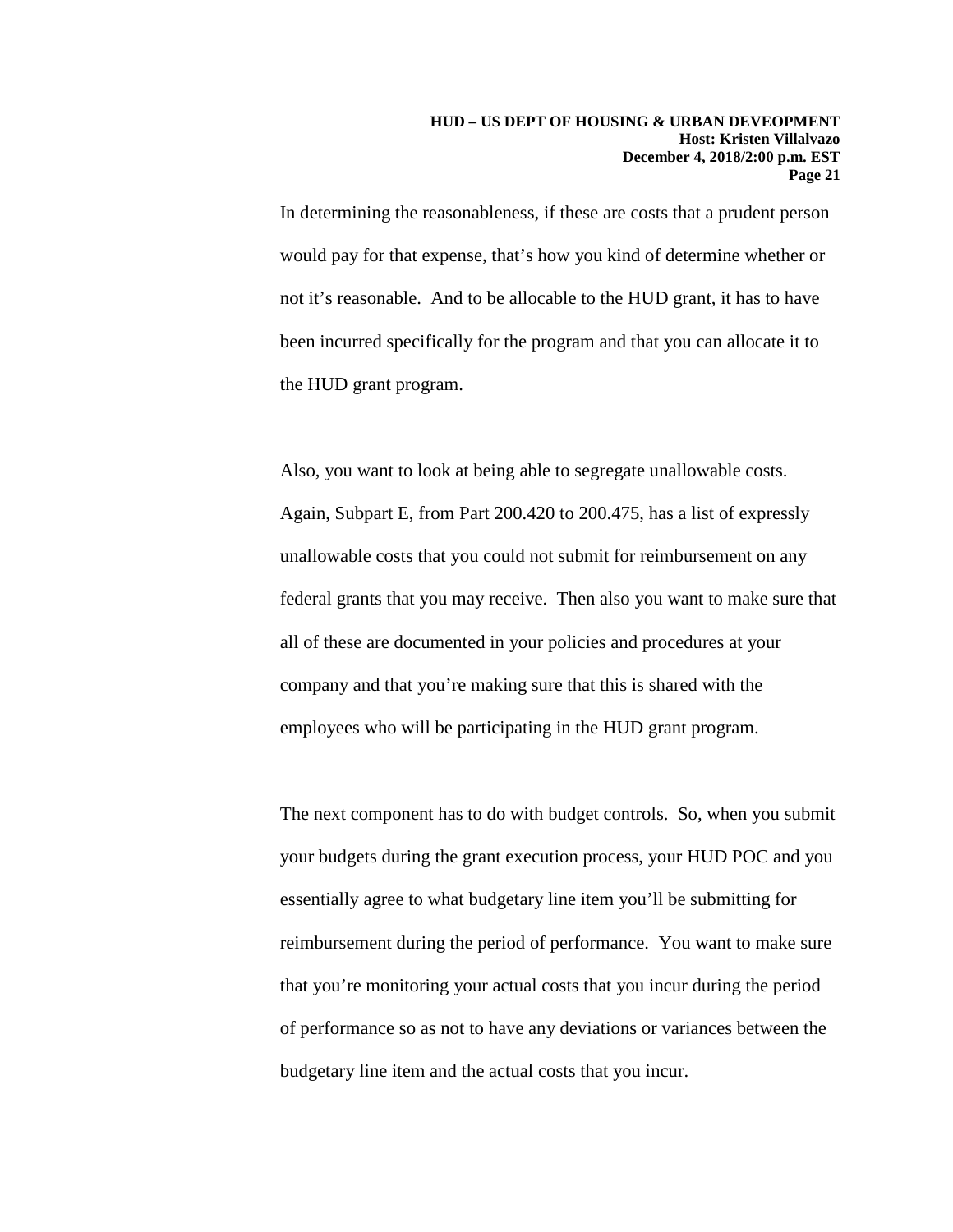So if you budgeted that you would be incurring \$20,000 for salary and fringe benefits and then another \$5,000 for travel, but throughout the process you didn't travel at all for the grant program and you wanted to use that extra \$5,000 to account for some additional salary expenses that you incurred, you have to make sure that you're communicating to your HUD POC and you submit a revised budget to them, get that approval in writing before you can submit those costs for reimbursement.

So, someone has to be reviewing the budget continuously to make sure that there are no such deviations. And if there are instances where there would be a deviation, you want to make sure that you have a revised budget in place before you submit that for reimbursement.

In your controls, you want to make sure that all of that is explained in your policies and procedures, so whoever is involved in that process will be aware. Also, you want to be able to track by program or grant year. We know that for the HUD grant, the grant is awarded a couple months in the period of performance, so it gets a little bit tricky for some agencies. You want to be able to first, make sure that you're setting up separate funds for the different HUD grants so that you can properly track the transactions related to the current HUD grant that you're working on properly.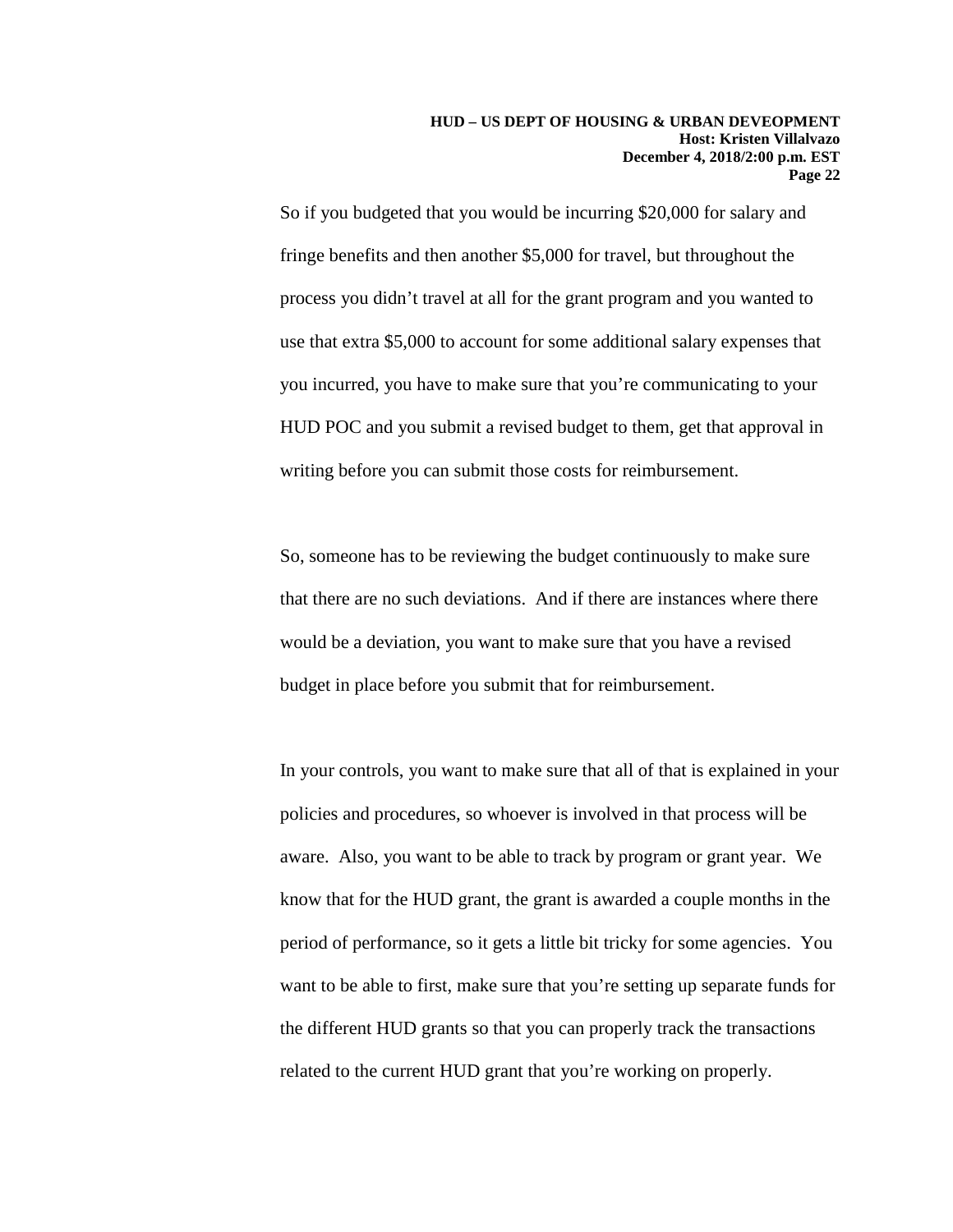Also, you want to have procedures for how to request your budget modifications or budget revisions and ensuring that your costs are reasonable, allowable and allocable to the HUD award. All of those should be documented in your policies and procedures.

As far as time and activity documentation, this represents an after-the-fact determination of actual activity worked by the employee. Whatever process you have in place for tracking time and attendance as well as personnel activity, you want to make sure that it's not based on estimates. You want to make sure that it's an employee who actually performs the service that's documenting their time. You want to make sure that you are specific in charging that time to the HUD grant and that that will reflect in your accounting records as well. So, whenever a reviewer looks at the transaction for the HUD grant, they will see that there were some personnel costs that were charged there.

Also, in your activity reporting you want to make sure that the employee's documenting their name and the dates that they performed the services, and then also that the activities performed are allocable to the HUD grant. You want to make sure that your accounting system is detailed enough to show that kind of information.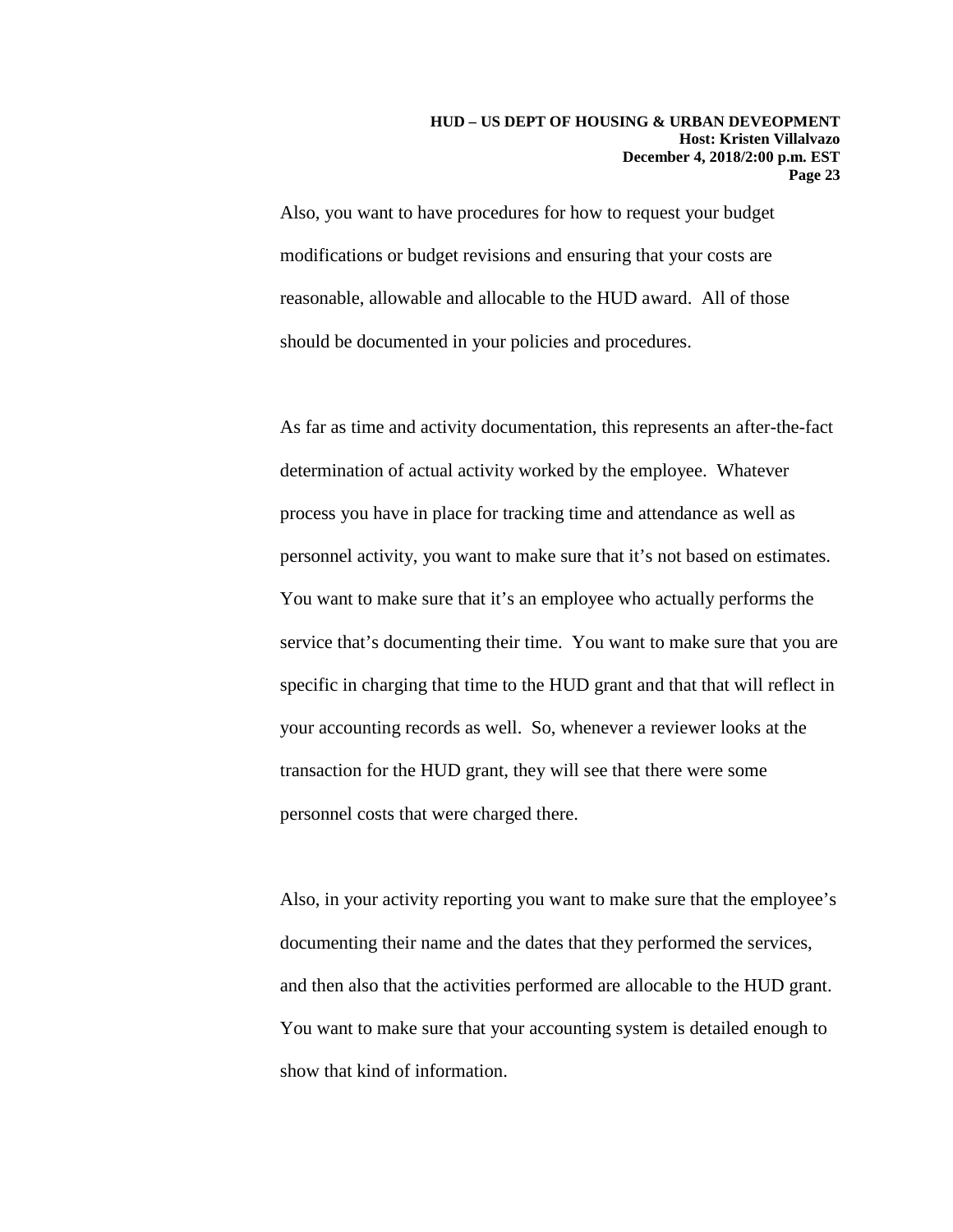The report that you use should be signed and dated by the employee as well as a supervisor who's knowledgeable of what that staff worked on. You should have policies and procedures specific to this area so that anyone who's going to be charging time to the grant, they'll know what's required of them, they'll know what they need to document each period and you'll have a supervisor who's signing off on that.

Specific to leveraged funds, again, during the application process, a lot of agencies state that they will be receiving leveraged funds, so you must maintain documentation for your leveraged funds that you did receive and also how you use leveraged funds. You should have documentation for that.

For any non-cash leveraged funding that you received, you want to make sure that your policies and procedures clearly state how you'll determine the value of those costs. For example, if you have personnel services, or anything that you receive in kind, you want to document, did we use the fair value basis to determine how we're going to value these leveraged funds that we received and then entering those into your accounting system. You should be able to produce reports on your leveraged funding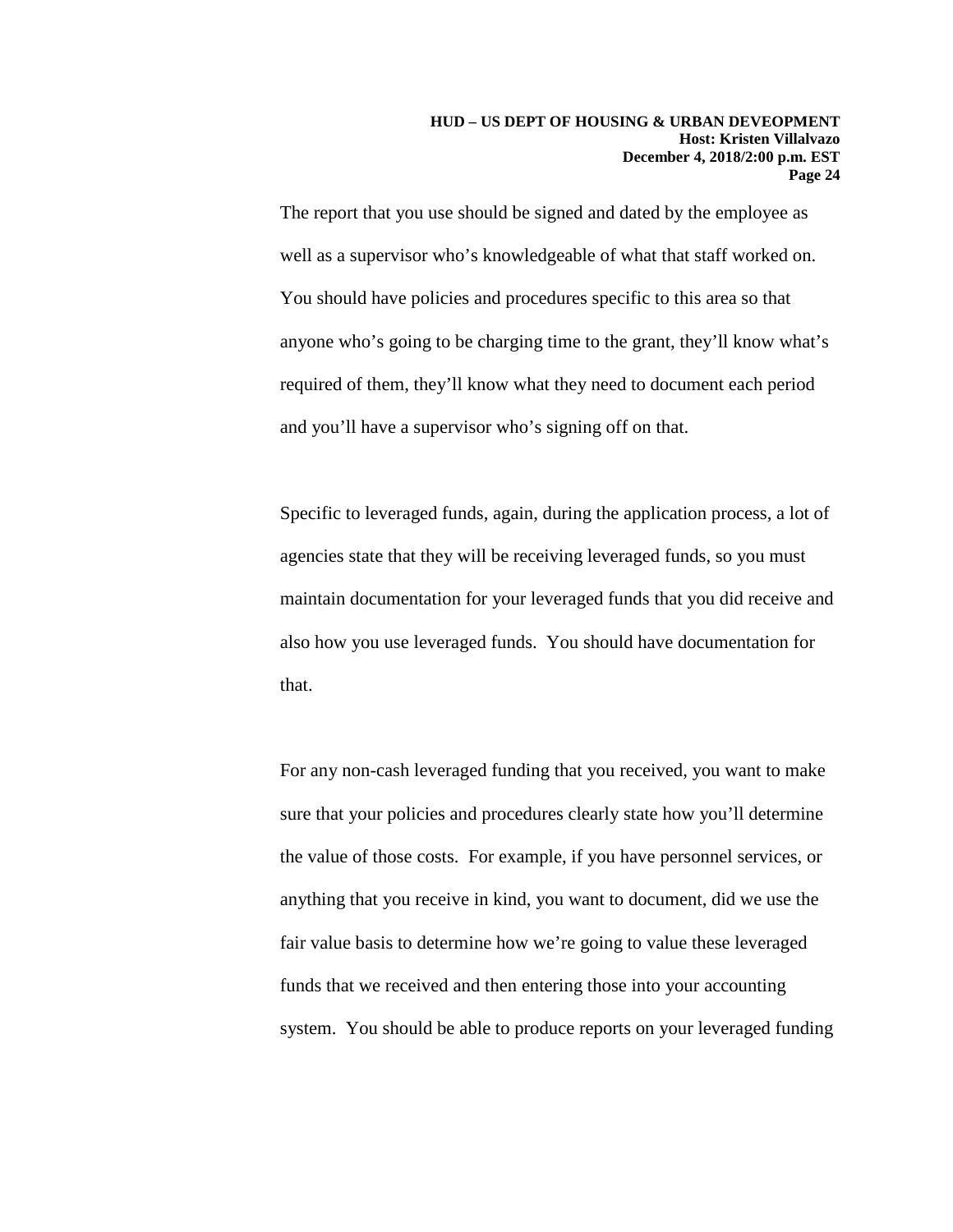through your general ledgers just as you would for any other transaction related to the Housing Counseling Program.

When we talk about reporting, you should be using the accrual basis of accounting to do your reporting for the HUD grant. Your accounting system should be able to produce basic financial statements for the HUD grant. Also, you should be able to run a general ledger or trial advance [ph] reports by the grant and by the grant year in your accounting system.

Also you should be able to look at the specific costs that were charged to the grant by the budgetary category. So, when someone is doing a review, looking at the budget, comparing that to the general ledger for the grant, they should be able to do a comparison easily. It should also include any leveraged funds for your housing counseling program that you received in your reporting.

You also want to make sure that you have a system that can produce complete and accurate reports. We know that sometimes agencies will have a CPA come in at the end of the year to report the transactions in their accounting system, but you really want to be posting your transactions timely, so that's at least monthly, so that you can properly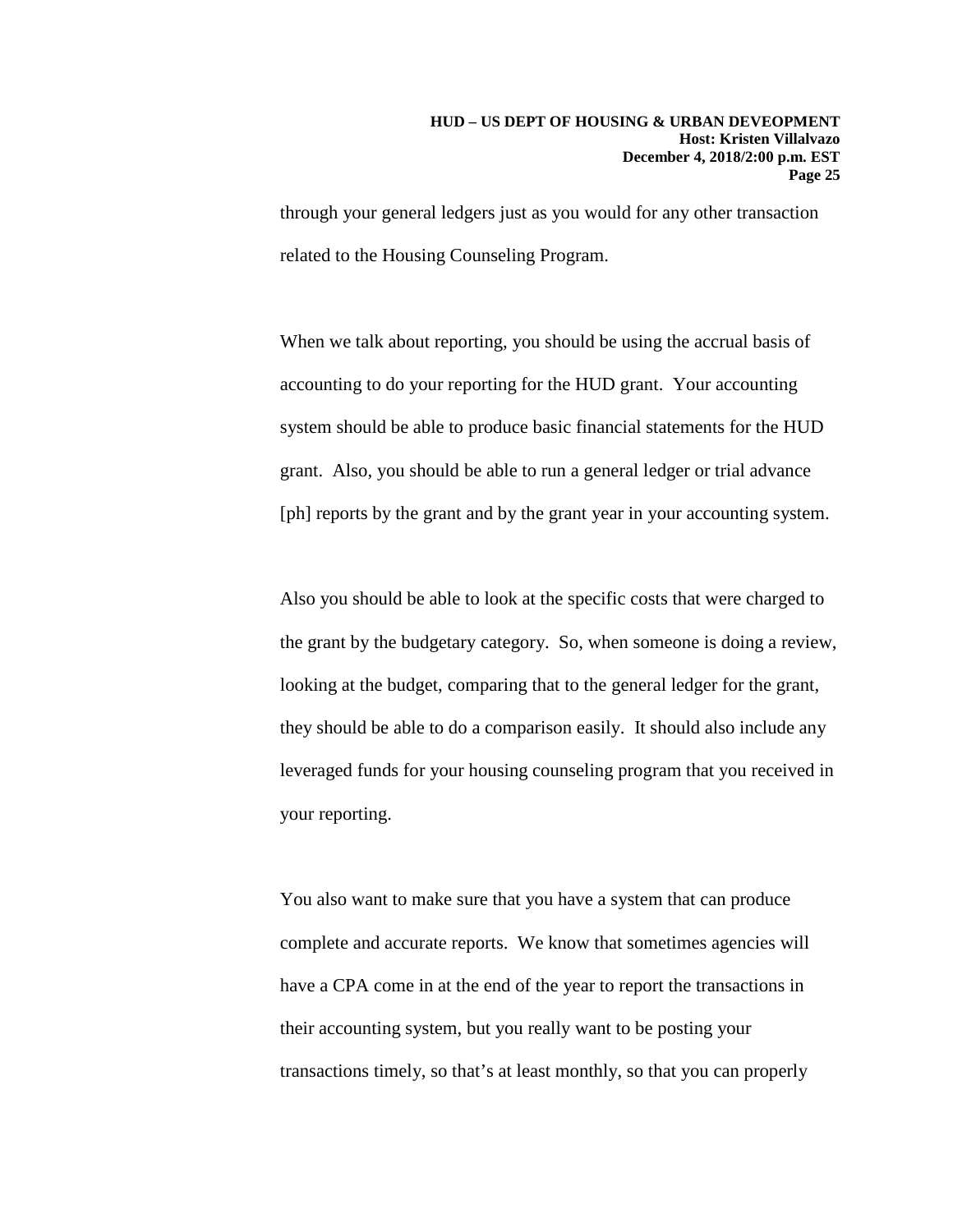account for the transactions in the grant. Also, you want to make sure that you're reviewing and reconciling the reports that you produce for accuracy.

When we talk about internal controls, which is the final component in compliance financial management systems, we're talking about your policies and procedures that you have documented. Upper level management will have decided what policies and procedures to put in place to meet your company's objectives. That information should be shared with everyone in the company, especially if they're involved in those key business process areas.

The key areas for this grant would be having to do with your timekeeping. So for your salary and fringe benefits it would have to do with any travel reimbursement policies that you have, how you treat contractual agreements, how you manage the grants, how you treat the funds that you receive from HUD or any leveraged sources, and then the disbursements and then the assets related to the grant.

For strong internal controls, you want to make sure that the transactions are all authorized, approved and recorded in compliance with your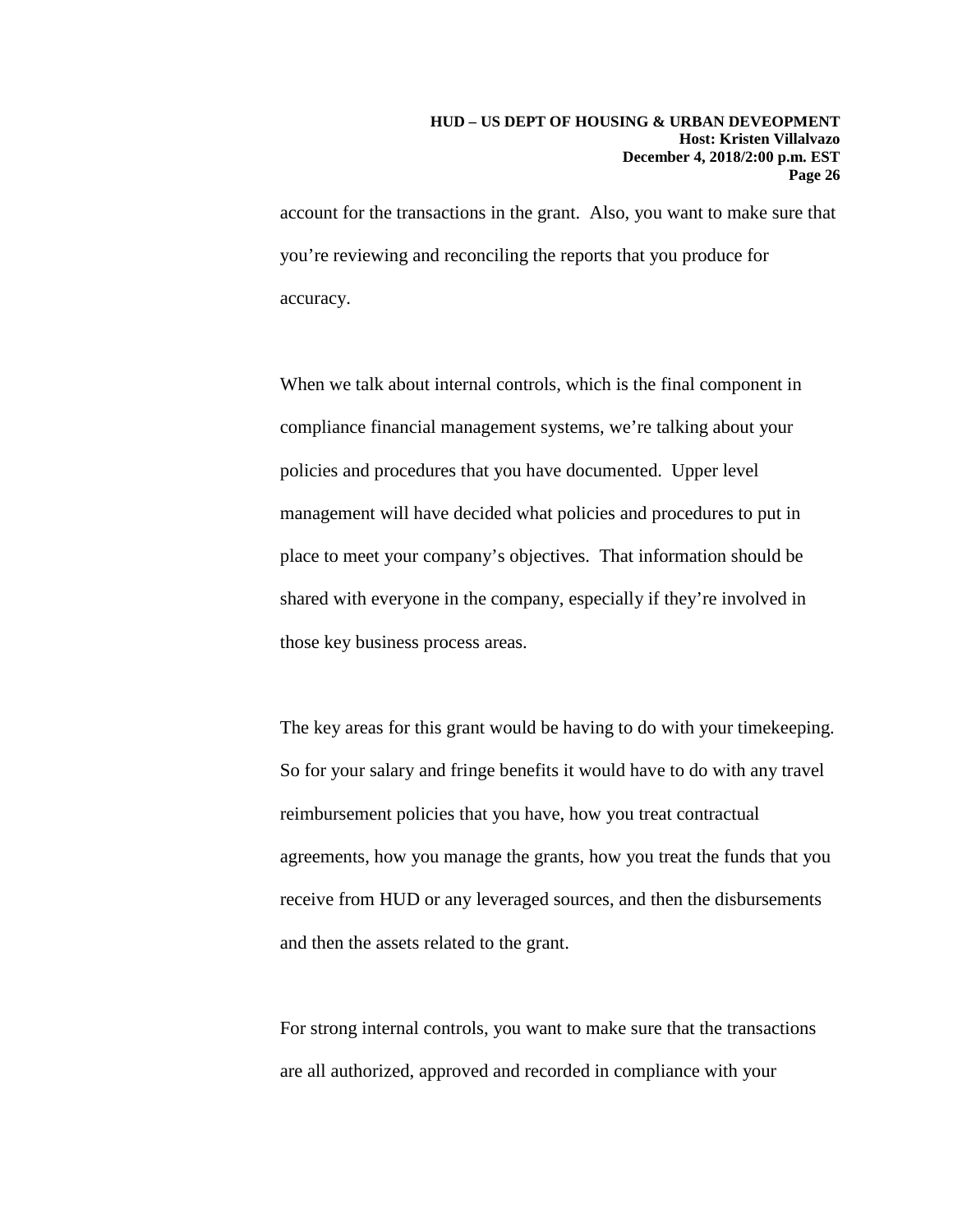### **HUD – US DEPT OF HOUSING & URBAN DEVEOPMENT Host: Kristen Villalvazo December 4, 2018/2:00 p.m. EST Page 27**

program objectives. Also, strong internal controls helps you to make sure that your funds and other assets are safeguarded, and also making sure that you're communicating your internal controls to employees, your Board of Directors and your grantors.

Some best practices with each of these areas, in our experience, and we'll go through that in the next section. For an accounting system, we always recommend that you keep it simple, especially for this HUD grant, typically the transactions, unless you just by nature have a very complex accounting system, but otherwise we recommend that you keep it simple.

Also, you want to revise your chart of accounts periodically and use account numbers for each of the different accounts so as to not have any confusion during the grant year. If you are using a for-profit accounting software, than you want to work with your accountant to design your grant reporting specific for you. Also, you want to make sure that your system users are trained and that they are knowledgeable of the different financial management system requirements for federal awards, because they would be different.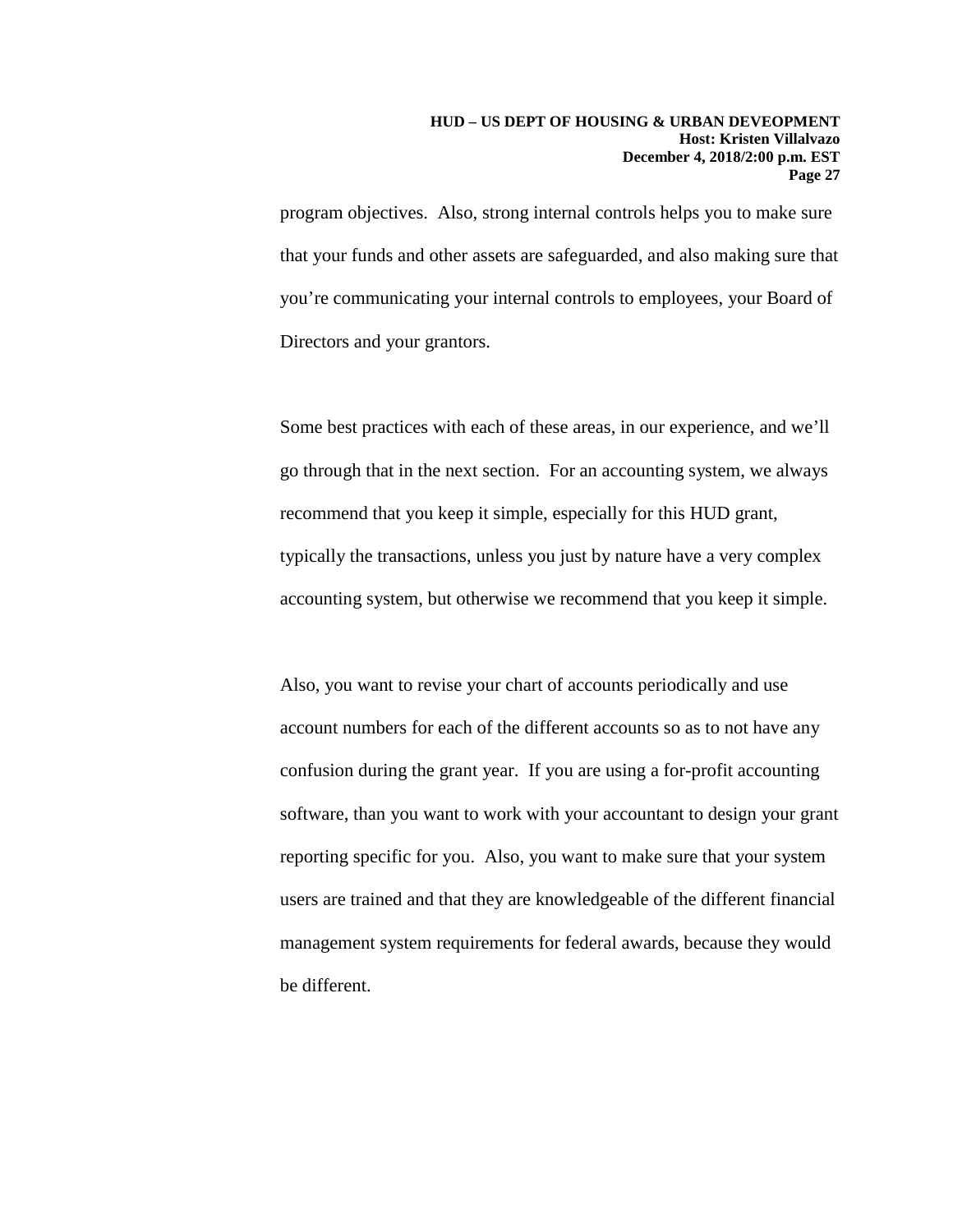Some best practices for your written policies and procedures, you want to make sure that they're consistent with the federal requirements as well as HUD-specific requirements. You want to make sure that you get those in there if applicable. They should be approved by your Board of Directors, and you want to make you're reviewing and updating them every two to three years just so that that the information is current and that the policies and procedures that you have in place, they're current and they really reflect the activities that are being performed by your employee.

Also, we recommend having ongoing training if necessary or if possible. They should be distributed to all program management for your federal awards.

Pertaining to supporting documentation, you want to make sure that you have documents in electronic and hard copy. That's a recommendation. You want to also ensure that everyone is aware of what the record retention policy is, especially your accounting department. They need to know that the documents must be readily acceptable for at least another three years.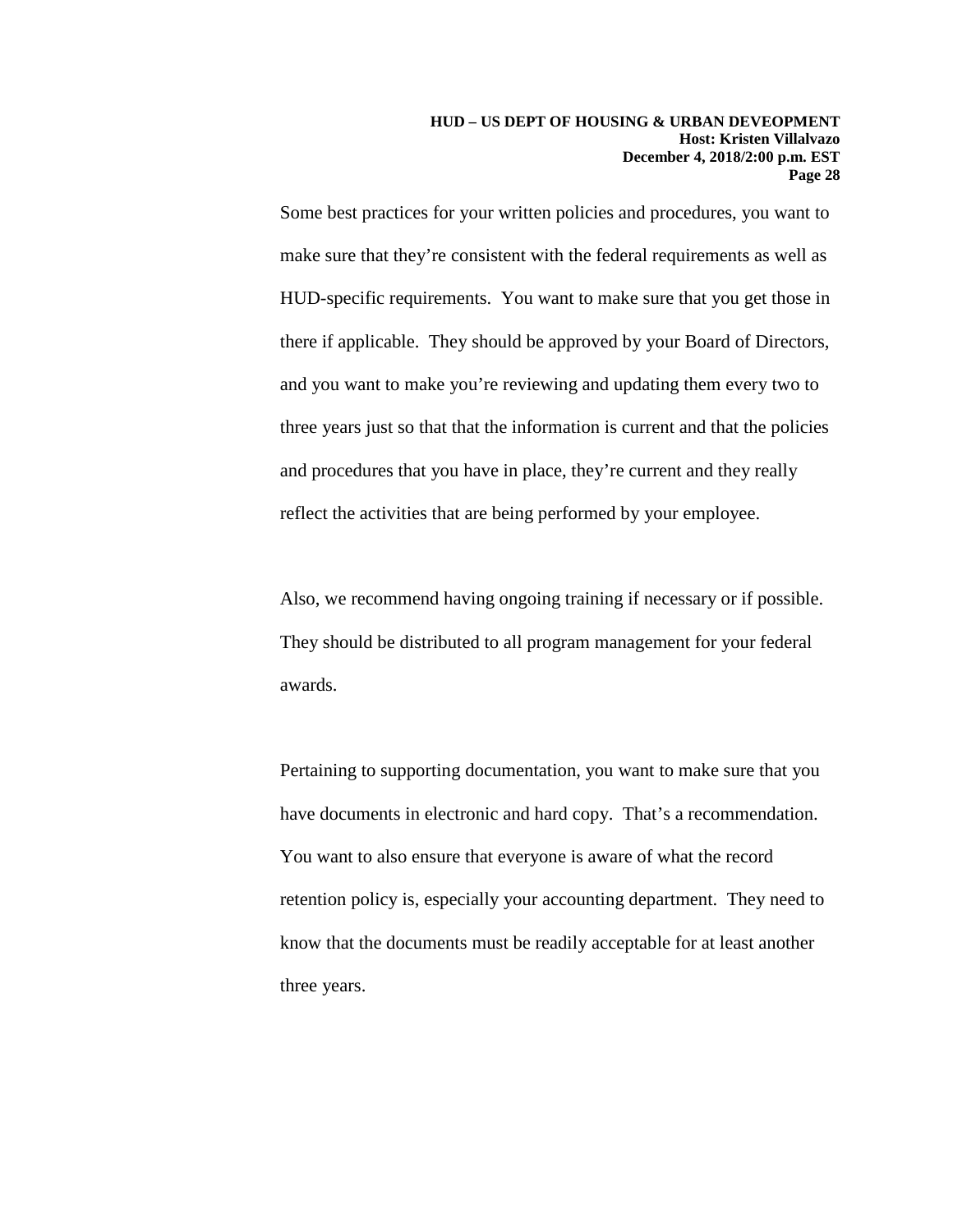You want to archive your documents so that you can retrieve them easily. If you get selected for a review, you can pull it up, or if your HUD POC asks for it before they process a draw down, you want to make sure that you have that information.

For any hard copy documents that you have, you want to keep those in fire-proof file cabinets, and any electronic documents that you have, you want to make sure that you have a backup system in place so as to not lose your information.

Also, we recommend that you centralize your documents so that people can access it easily. Sometimes employees leave and they leave with pertinent information. First, you need to safeguard for that, but in addition to that, you want to make sure that someone can easily access it. If supporting documents are included in emails, you want to save that as well electronically and a hard copy.

Also, you want to train your staff on what's required for supporting documents. So, for timekeeping and travel, each employee who's involved in the HUD grant needs to know what they need to do to have good supporting documents available.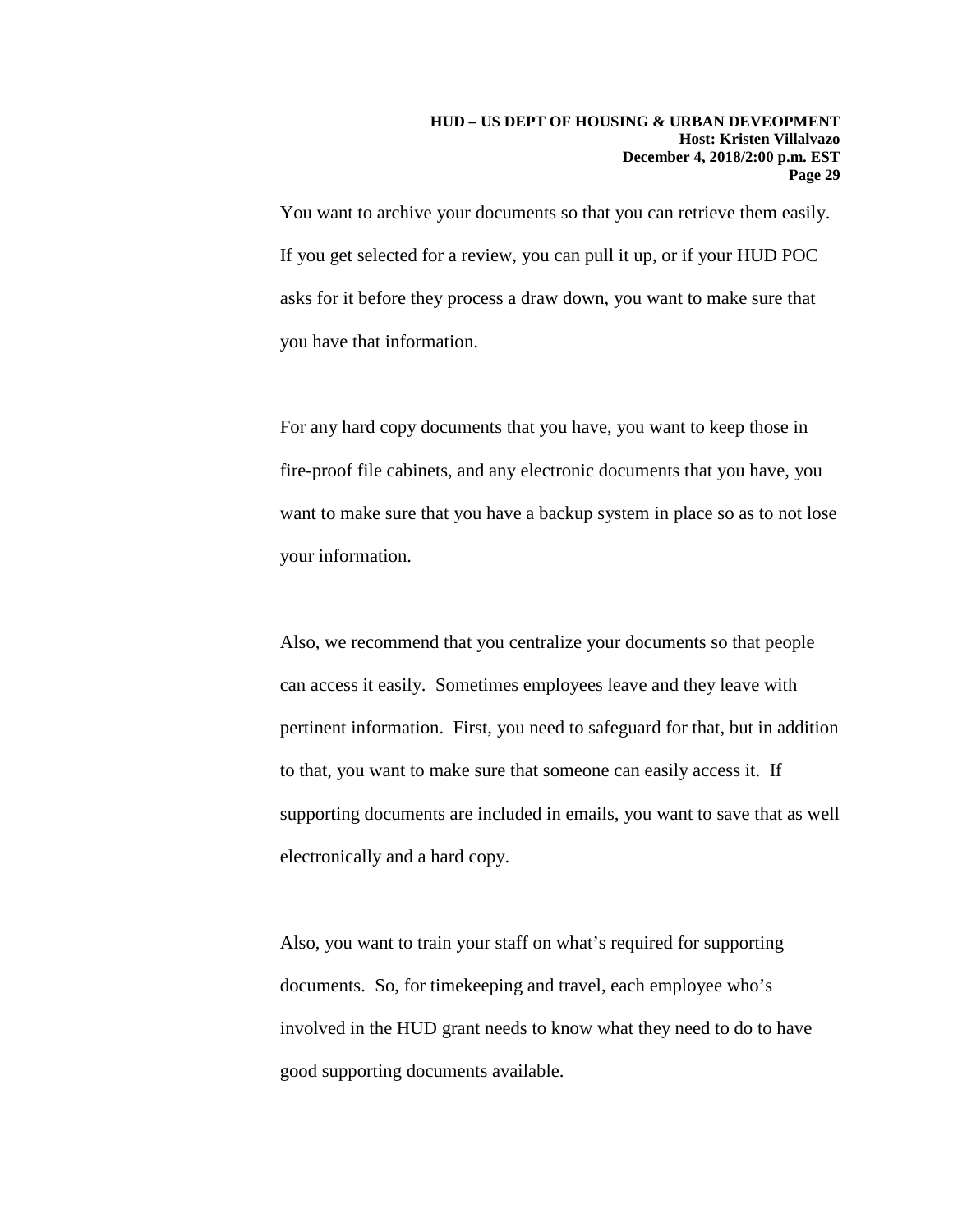Relative to maintaining compliance with the cost principles, some of the best practices would include making sure that you're communicating to employees, your Board members and any sub-grantees that you have so that everyone is on the same basis. You also want to facilitate training on unallowable costs. It's always good to make sure that everyone is aware of what type of costs are not allowable for the grant if they're going to be preparing the report. Also, reviewing each grant or the funding source to verify the allowability of the cost that you're trying to submit for reimbursement.

Budget controls. We always encourage agencies to work with their accounting department to prepare the budget. So, during the grant execution process you want to talk to your accounting department and get them as involved as possible. When doing that, you want to look at your chart of accounts to determine the budgetary line items so that you can match those up.

Also, you want to give a copy of your approved budget from the grant execution package to your accounting department, or whoever is going to be doing the quarterly financial reporting or the financial report for the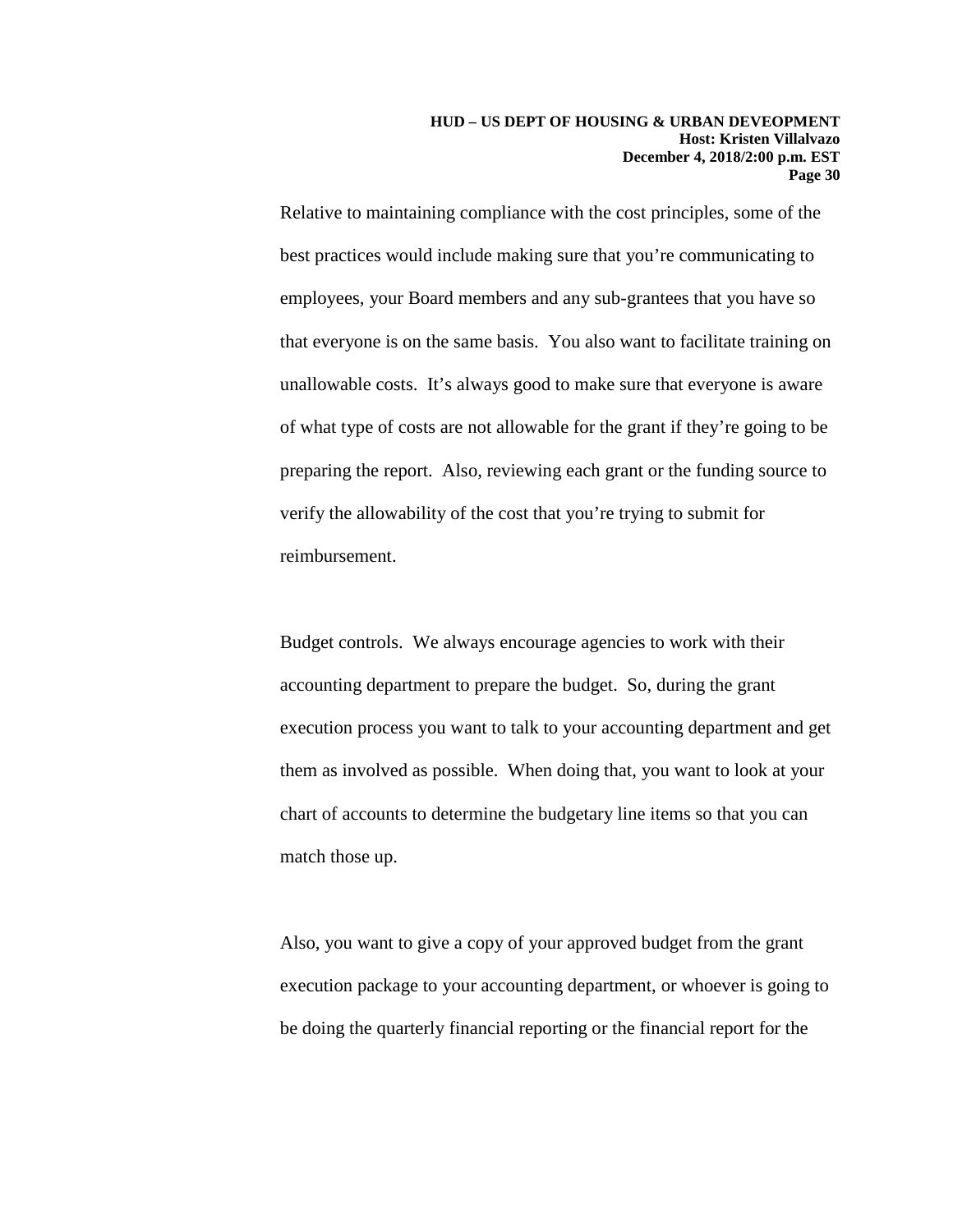HUD grant, and also who's going to be recording those transactions in your accounting system.

You want to periodically review actual cost versus the budget, so as to avoid having any discrepancies or variances. And then if there will be a deviation, then you want to make sure that you're requesting approval from your HUD POC as soon as possible and having a revised budget in place and on file.

For time and activity documentation, you want to ensure that you're providing a written notification to individuals who are going to be working on the grant. So, you want to let them know what's the project code that they should be charging to, if your accounting system is able to do that, or letting them know, you may want to communicate the different grants or the grant years that they'll be charging their time to.

We also encourage you to use activity codes on your timesheets so that it's easy to identify what specific activities are going to be charged for the HUD grants. Complete your timesheets frequently, because the longer you wait to do your timesheets, the harder it is to complete it, because you really don't remember what you did a week or two ago. It's not as fresh in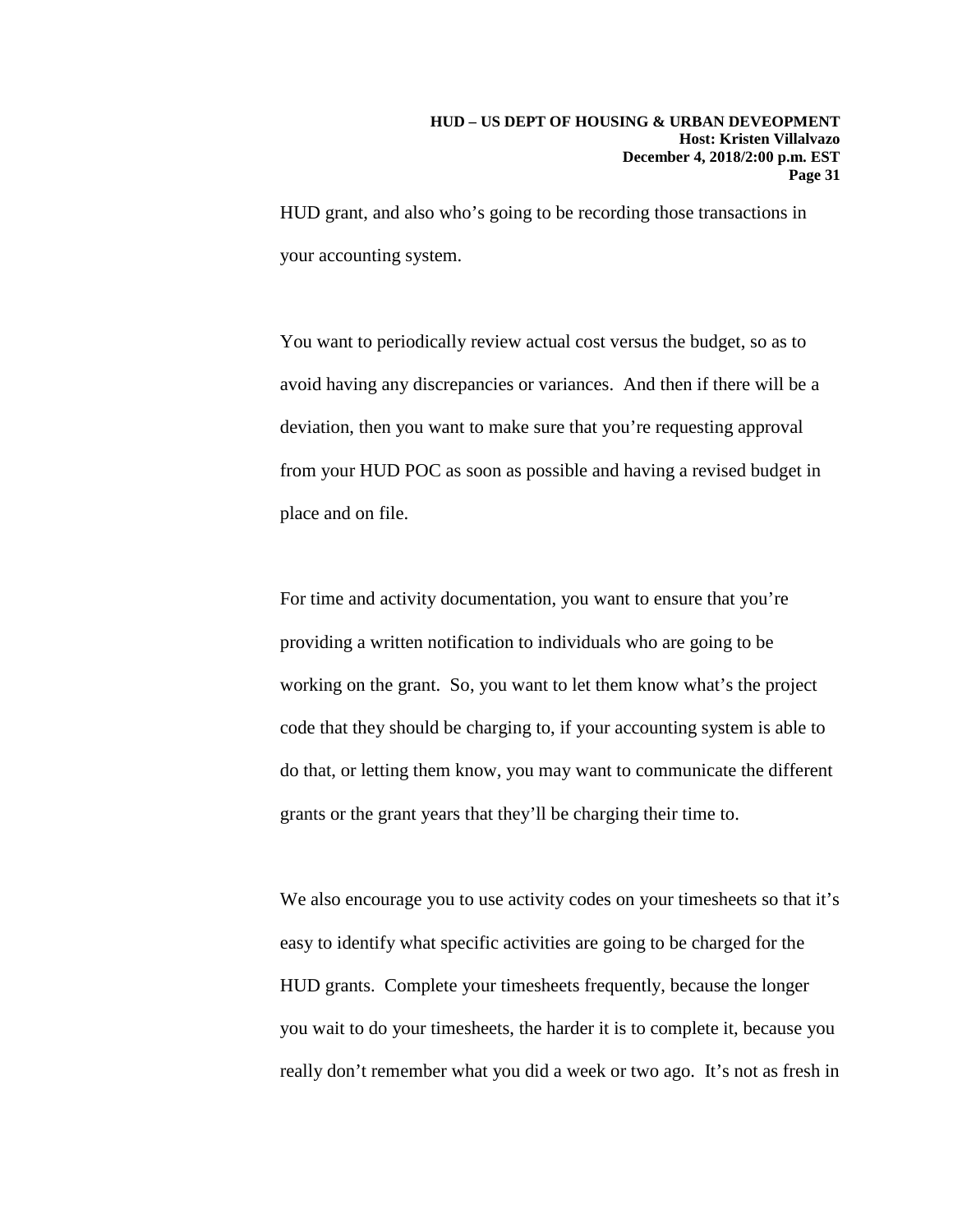your memory as if you were to do your timesheet on a daily basis. Then, also providing training to new employees and then to existing employees every two to three years so that it's always fresh in their mind on what your company's policies are.

For leveraged funds, we always recommend that you have written documentation on file for your leveraged funds and also working with your accounting department to make sure that you're treating leveraged funds properly and recording the transactions properly in your accounting system.

For reporting, you want to review the grant agreement and the reporting requirements when you're preparing your quarterly financial reports or your financial reports so that you're keeping the format, the content and the due dates, you know what those are and you won't have any pushback from HUD when you submit the report to them.

Also, you want to keep in communications with your accounting department so that you know what transactions will be submitted for reimbursement and that also your accounting department will make sure that the transactions are processed properly in their accounting system.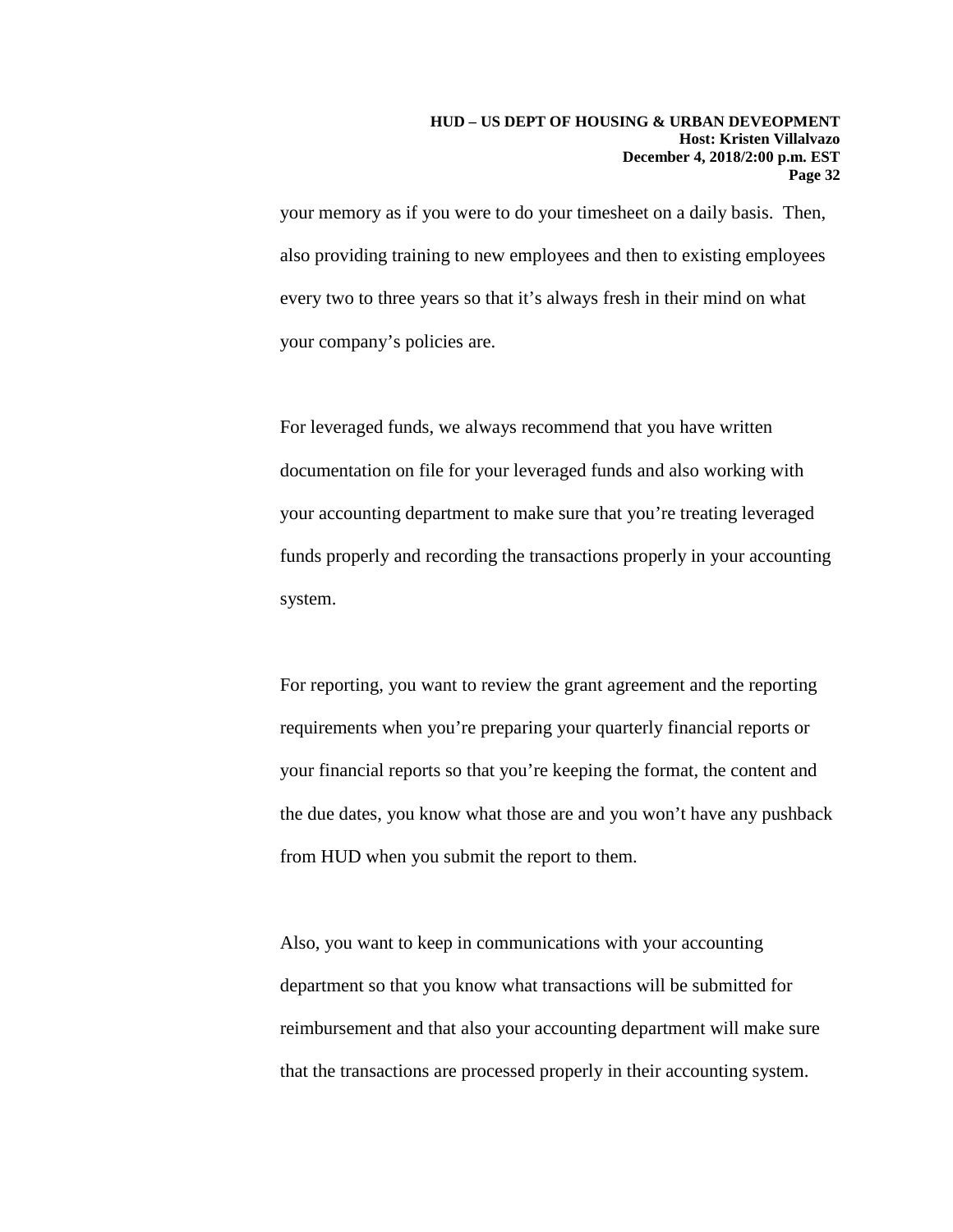Also, if you submitted a couple of reports in the past and you want to review those previous reports and compare them to the grant agreement just to make sure that everything is consistent. We also always recommend that you are reconciling your accounting records to the reports that you produce as well as a report that you submit to HUD.

For internal controls, we always recommend that you involve someone who's knowledgeable, so this could be an accountant or your auditor, and potentially have them to complete an internal control assessment for your agency so that you know where you stand. For smaller agencies, a lot of times you're not able to segregate certain duties or fully implement certain controls, but we always recommend that you get your Board of Directors involved to do that. Your Board of Directors can approve transactions, they can review documents as well, just to help you have stronger internal controls.

Finally, to develop a compliance program for internal tests within controls. You want to do like spot checks, peer reviews, quality control reviews. Those are always good for helping you to develop and monitor your internal control policies and procedures.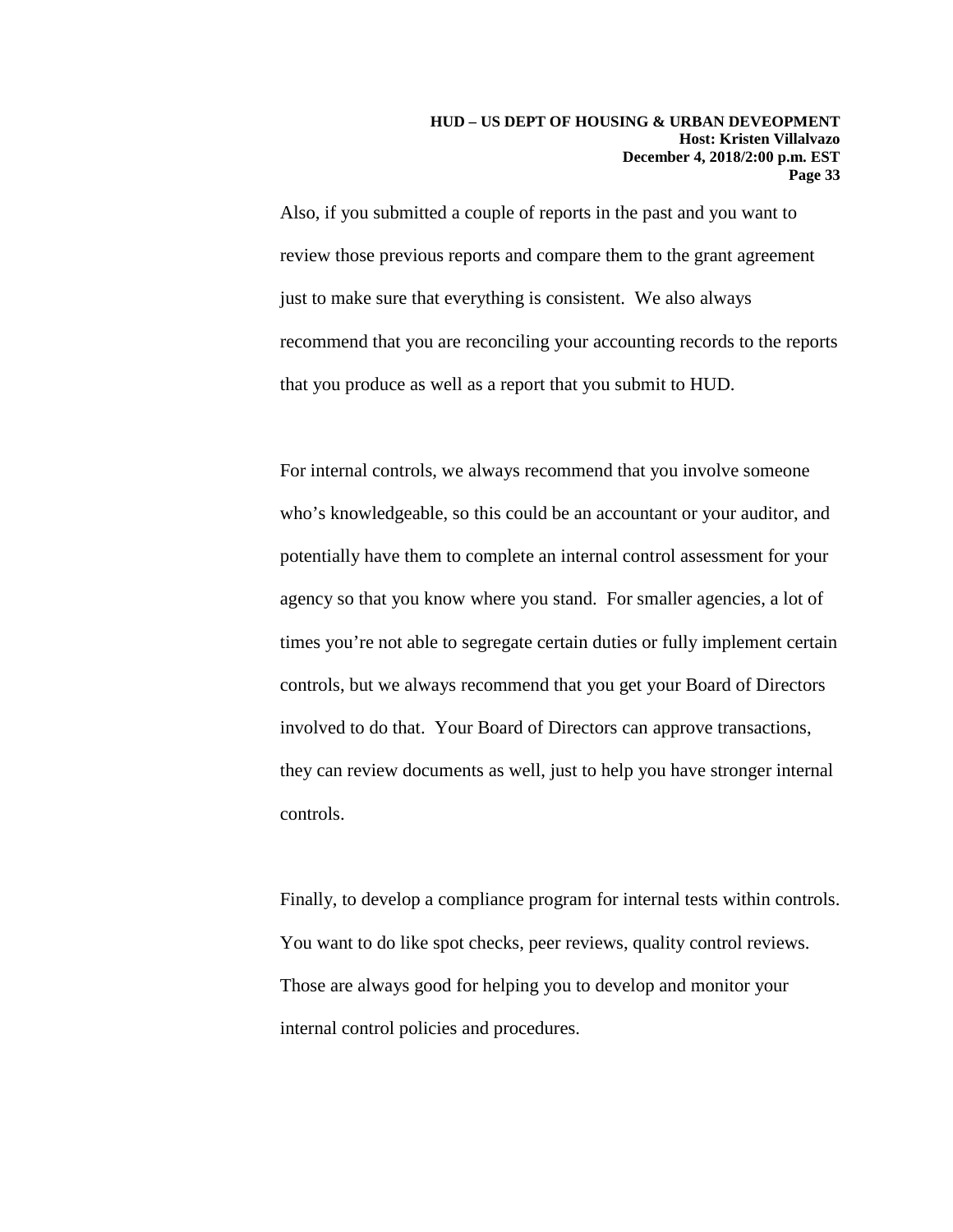As I mentioned earlier, there is a lot of assistance that's available to you all as participants in the housing counseling program from HUD. Some of the services that are available to you include training. We do facilitate training on understanding internal controls, where we talk about what are controls, how do you determine proper internal controls, and how you can implement them. Also, we do training on the financial management system, letting you know what a compliance financial management system is and how you can configure your accounting system to ensure compliance.

We do financial analyses on your financial management system, where we could take a look to see whether or not your financial management is adequate to meeting the requirements of the Uniform Guidance. We also do financial reviews of sub-grantees for parent agencies, so we could do financial capability assessments, we can review their grant execution documents, or just review financial data of sub-grantees for parent agencies.

We also actually configure agencies' accounting system, where we go in and we set up your accounting system specifically just for the HUD grant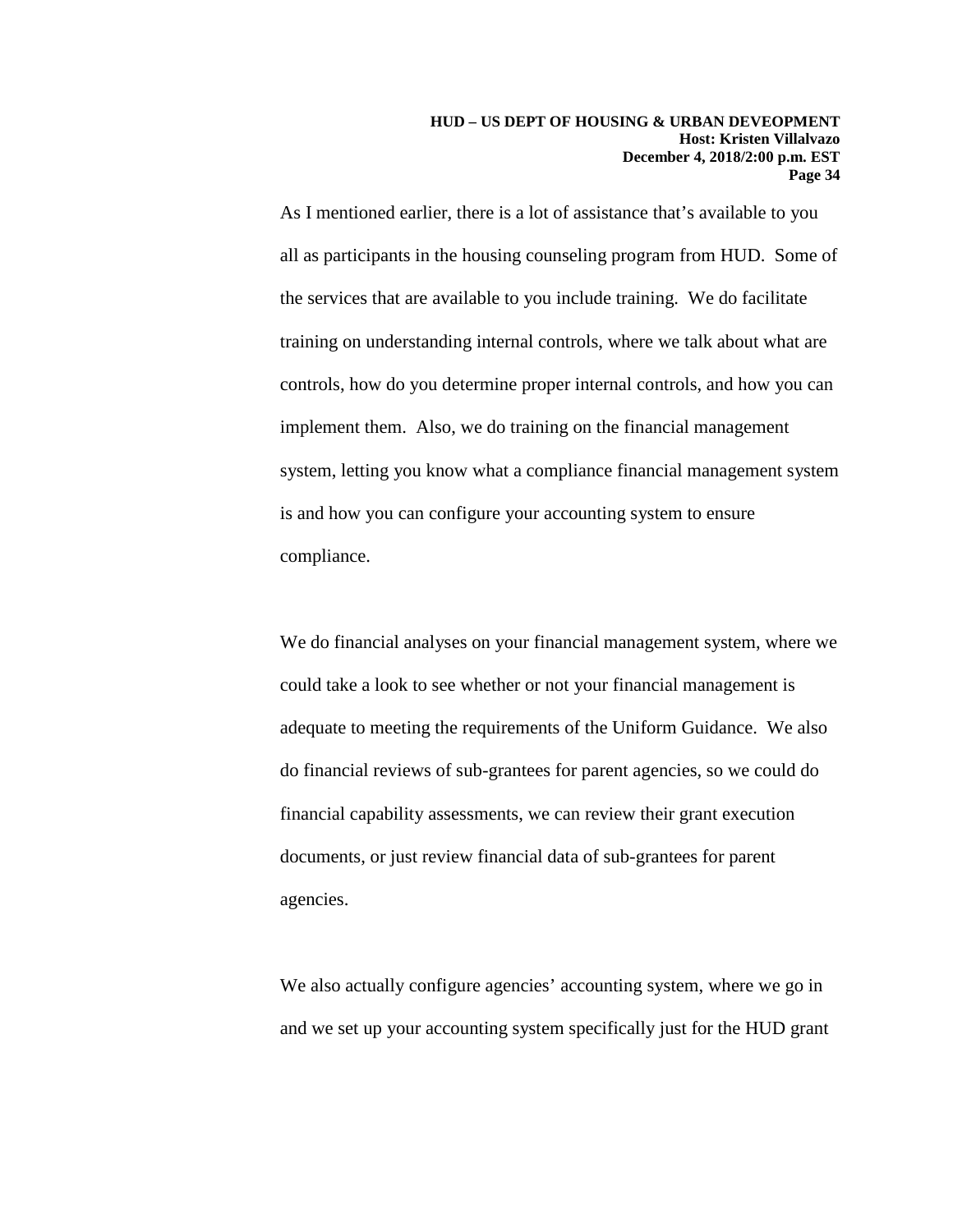to make sure that the transactions can be recorded properly and that you can produce reports for the housing counseling grant requests.

For action plans, we also do assessments of agencies' financial management systems, and then we provide recommendations for corrective action plans if necessary. We also do assessments of agencies' compliance with the Uniform Guidance, where we look at where we look at where they stand today for the different Uniform Guidance requirements and provide a recommendation of what they need to do in order to be compliant.

We also do internal control assessments where we do an assessment of your agency's internal control process to verify whether or not you're in compliance with the requirements of the Uniform Guidance.

In order to receive assistance, you would first email your HUD POC and let them know the type of assistance that you need and then let them also the key personnel at your agency who we would reach out to. Your HUD POC would then communicate that to a HUD GCM and if the HUD GCMs approve it, then they would let us at BMC know and then we